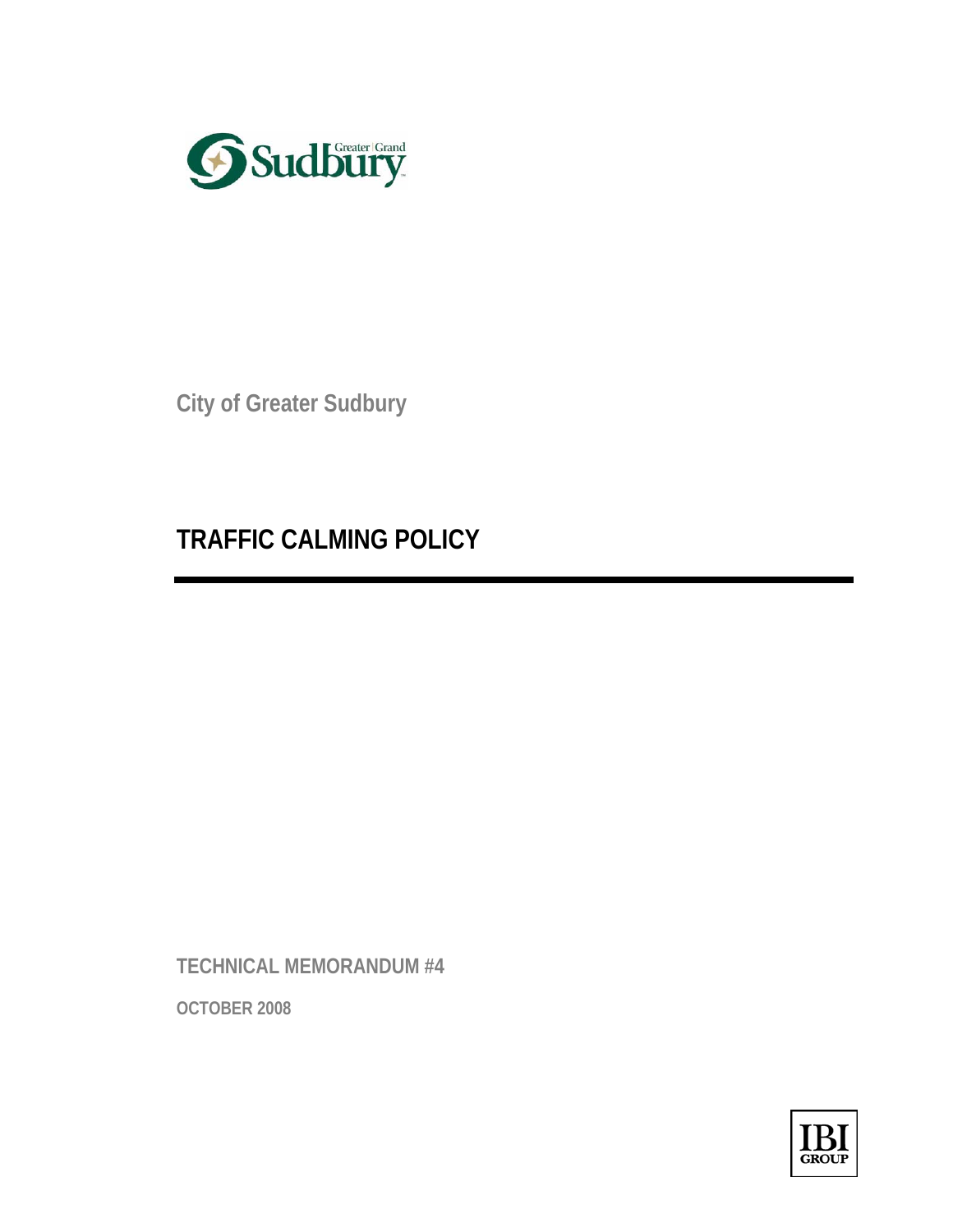# **TABLE OF CONTENTS**

| 1.  |                                                               |  |
|-----|---------------------------------------------------------------|--|
| 1.1 |                                                               |  |
| 1.2 |                                                               |  |
| 1.3 |                                                               |  |
| 1.4 |                                                               |  |
| 2.  |                                                               |  |
| 2.1 |                                                               |  |
| 2.2 |                                                               |  |
| 2.3 |                                                               |  |
| 3.  |                                                               |  |
| 3.1 |                                                               |  |
|     |                                                               |  |
|     |                                                               |  |
|     |                                                               |  |
|     |                                                               |  |
|     | 3.1.5 Step 5: Project Selection and Council Study Approval 16 |  |
|     | 3.1.6 Step 6: Design, Public Support, Final Council Approval, |  |
| 3.2 |                                                               |  |
| 3.3 |                                                               |  |
| 4.  |                                                               |  |
| 4.1 |                                                               |  |
|     |                                                               |  |
|     |                                                               |  |
|     |                                                               |  |
|     |                                                               |  |
|     |                                                               |  |
|     |                                                               |  |
| 4.2 |                                                               |  |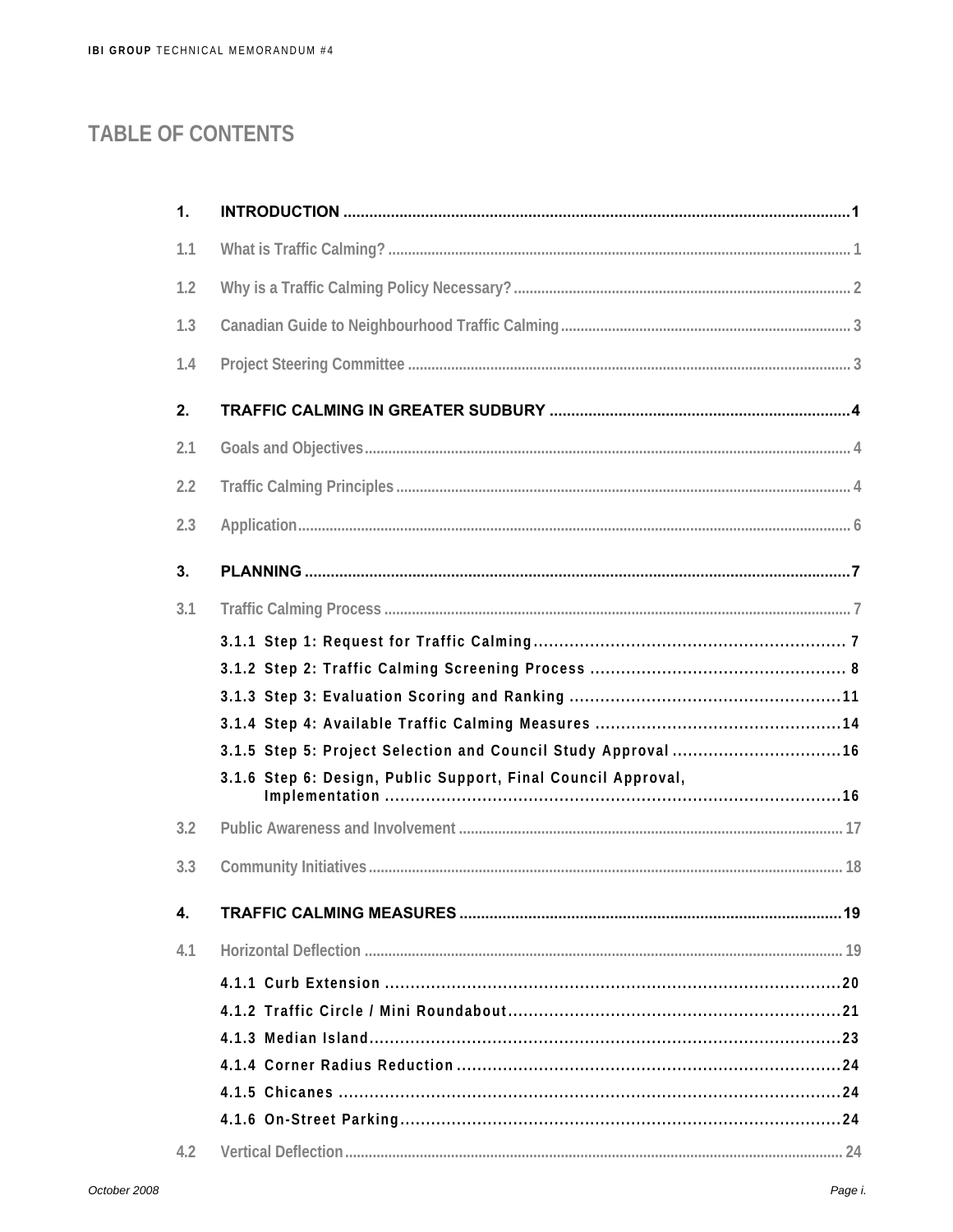# TABLE OF CONTENTS (CONT'D)

| 4.3 |  |
|-----|--|
|     |  |
|     |  |
|     |  |
|     |  |
| 4.4 |  |
|     |  |
|     |  |
|     |  |
|     |  |
| 5.  |  |
| 6.  |  |
| 7.  |  |

# **List of Exhibits**

| Exhibit 3-8: Comparison of Local Roads vs. Collectors/Tertiary Arterials  14 |  |
|------------------------------------------------------------------------------|--|
|                                                                              |  |
|                                                                              |  |
|                                                                              |  |
|                                                                              |  |
|                                                                              |  |
|                                                                              |  |
|                                                                              |  |
|                                                                              |  |
|                                                                              |  |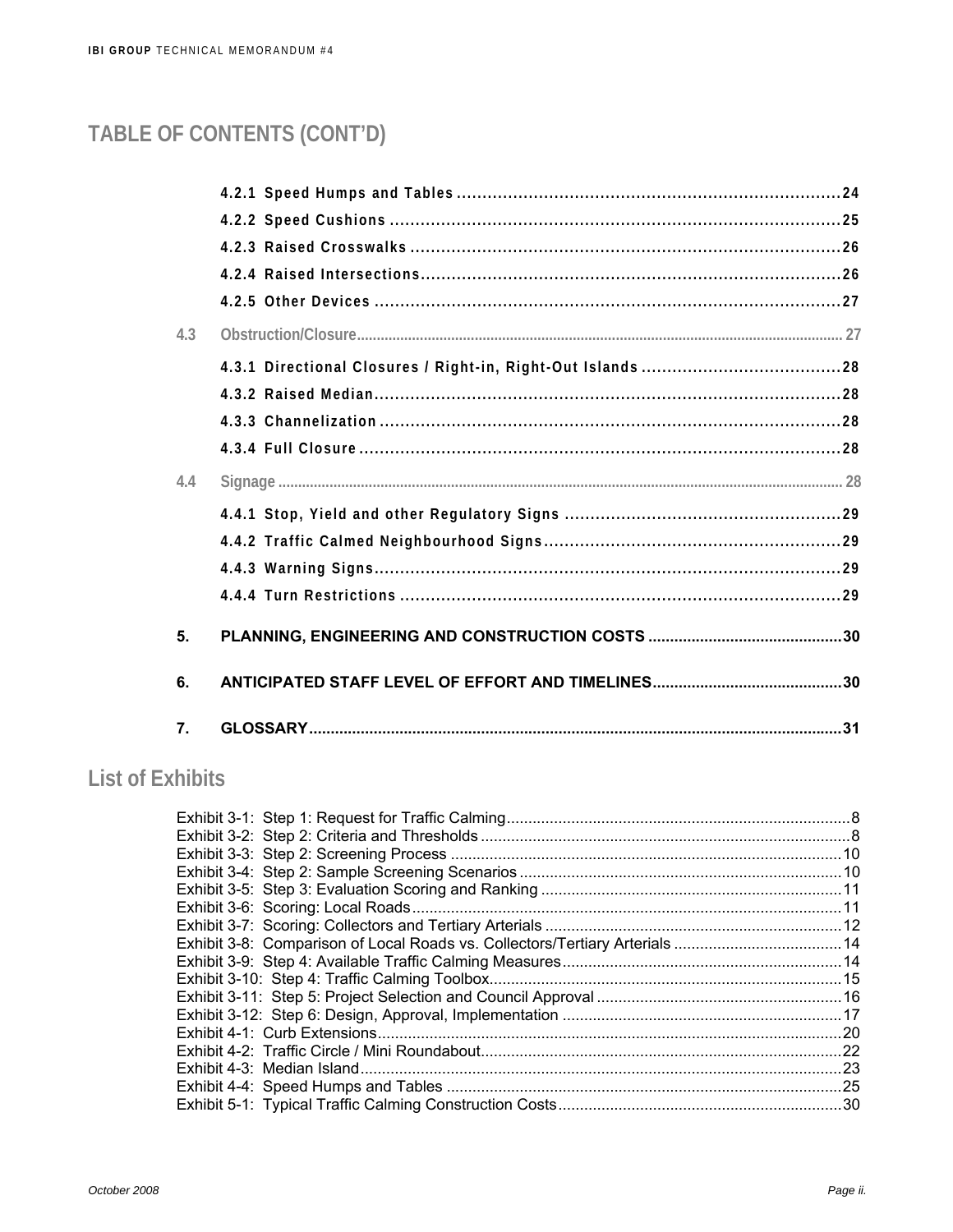# **TABLE OF CONTENTS (CONT'D)**

# **List of Appendices**

**Appendix A**: Traffic Calming Framework **Appendix B**: Applicability and Implications of Recommended Traffic Calming Measures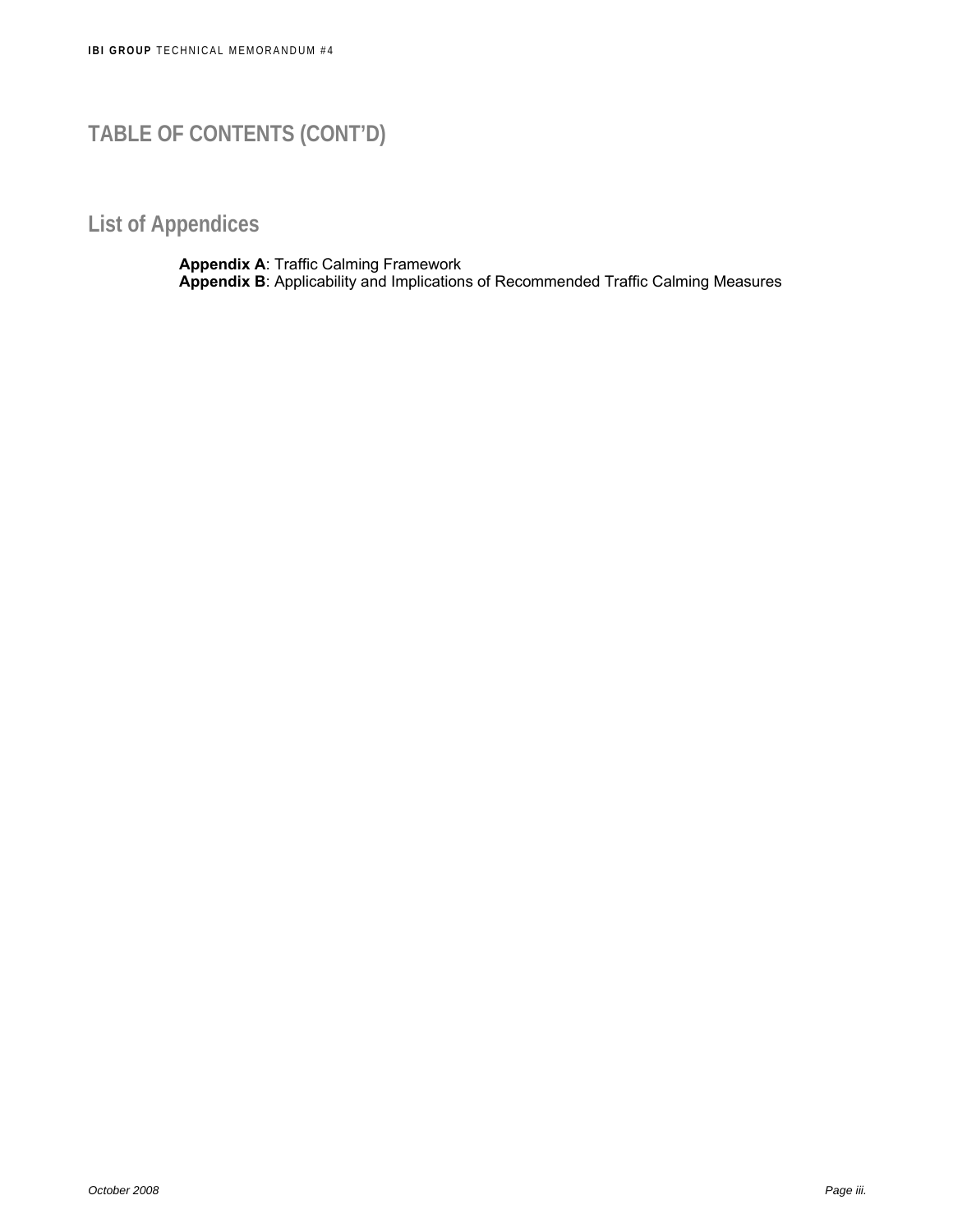### **1. INTRODUCTION**

City of Greater Sudbury staff receive numerous requests each year for traffic calming features such as speed humps, curb extensions and raised intersections. The city currently has no process for responding to such requests. IBI Group has been retained by the City of Greater Sudbury to develop a traffic calming policy, including a warrant and prioritization process, which will aid City staff in the evaluation of these requests and the application of traffic calming devices.

# **1.1 What is Traffic Calming?**

Communities throughout North America have experienced significant growth in traffic due to automobile dependence and urban sprawl. These trends in automobile travel have placed considerable strain on the roadway network's ability to safely accommodate all road users within the public right-of-way. In many cases, a lack of arterial road capacity has resulted in motorists choosing to use collector and residential roadways to circumvent a congested turning movement, intersection or corridor.

A number of negative traffic impacts result in some communities from inappropriate use of neighbourhood streets by drivers, including:

- Arterial road congestion results in motorists looking for parallel or alternative routes to reach their destinations;
- These parallel/alternative roads accommodate greater traffic volumes and begin to function as they were never intended. For example a local residential or collector roadway becomes a mid-block arterial road;
- Motorists operate vehicles at speeds which are not appropriate for the residential roadway and/or the roadside environment;
- The safety of all road users is decreased due to volume, speed and other compliance issues; and/or
- Enforcement resources are called upon to provide frequent enforcement of numerous problem areas and cannot sustain the level of enforcement to effectively address these traffic related issues.

In general, the above impacts typically occur in older established neighbourhoods next to busy traffic areas. However, traffic issues may also occur in newer subdivisions depending on the road network and adjacent activities. One response to these problems is the self-enforcing option of traffic calming devices. Traffic calming represents a component of traffic management techniques to reduce the impacts of traffic on neighbourhood communities and other public facilities such as parks, school areas, and community centres. Traffic calming has been used in North America to:

- Improve neighbourhood liveability;
- Increase road user safety; and
- Promote urban redevelopment.

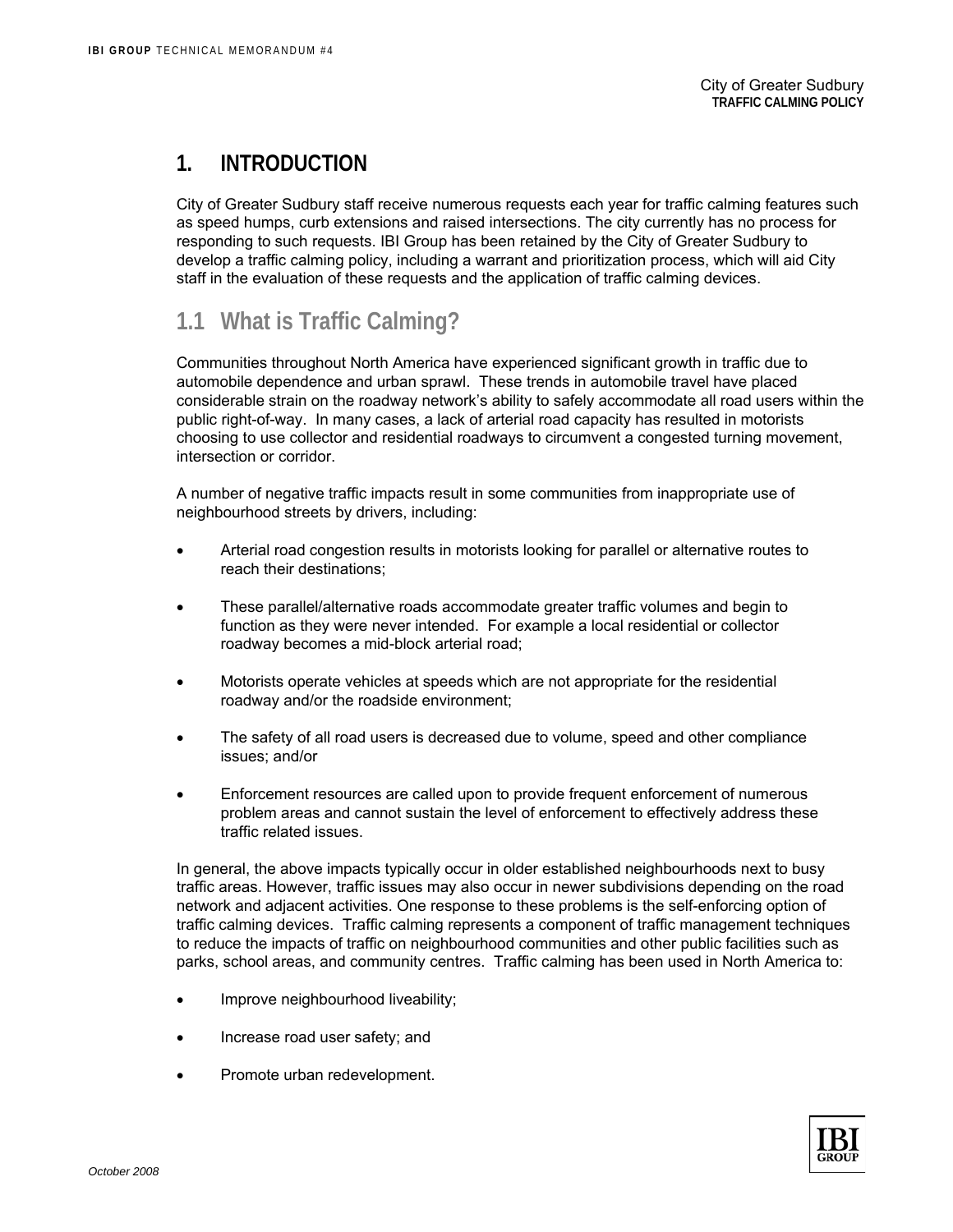# **1.2 Why is a Traffic Calming Policy Necessary?**

The roadway network within the City of Greater Sudbury is a five-category hierarchy. In any jurisdiction, the roadway classification system is designed to establish the intended function of a given road. Sudbury's roadway classification system and associated functions are described as follows<sup>1</sup>:

- **Primary Arterial (Major Highway):** Connecting City with other major centres outside the City and/or interconnecting communities. Long distance person or goods movement. Travel through the City or between major activity areas within the City. Traffic movement primary consideration.
- **Secondary Arterial**: Connecting two or more communities or major activity centres; or Connecting between two primary arterial roads; or Connecting a community or activity centre with a primary arterial road. Trip origin and/or destination along it, an intersecting tertiary arterial, intersecting collector or a local street intersecting with the collector. Traffic movement major consideration
- **Tertiary Arterial**: Connecting small communities or Connecting communities to primary or secondary arterial leading to a recreational area. Trip origin and/or destination along it, an intersecting collector or a local street intersecting with the collector. Traffic movement major consideration
- **Collector**: Connecting neighbourhoods or Connecting a neighbourhood with an arterial road. Trip origin and/or destination along it or an intersecting local street. Traffic movement and land access of equal importance
- **Local**: Connecting properties within a neighbourhood. Trip origin and/or destination along its right-of-way. Traffic movement secondary consideration, land access primary function.

As a jurisdiction develops, neighbourhoods begin to mature and travel patterns develop. Some motorists may use a road or series of roads in a manner inconsistent with intended usage. The most common example is using local roads for through traffic, although travelling at high speed on lower speed roadways is also very common. The installation of traffic calming measures is a typical response to these situations, e.g. install speed humps in a road to slow traffic speeds.

Unfortunately, when traffic calming measures are applied without a governing policy, new problems may be created just as old problems are solved. Examples of these potential problems include:

- Traffic calming measures may cause traffic to divert into a different neighbourhood;
- Improperly designed measures may need to be removed shortly after installation; or
- Funding may be spent on a minor problem, while a major problem that is discovered later has no funding available for mitigation.

In light of the above, the City of Greater Sudbury's traffic calming policy is intended to:

• Avoid the above mistakes and inconsistencies that may result from piecemeal traffic calming implementation;

l <sup>1</sup> The City of Greater Sudbury Official Plan (Meridian Planning Consultants and the Planning Services Division, adopted by City Council June 2006).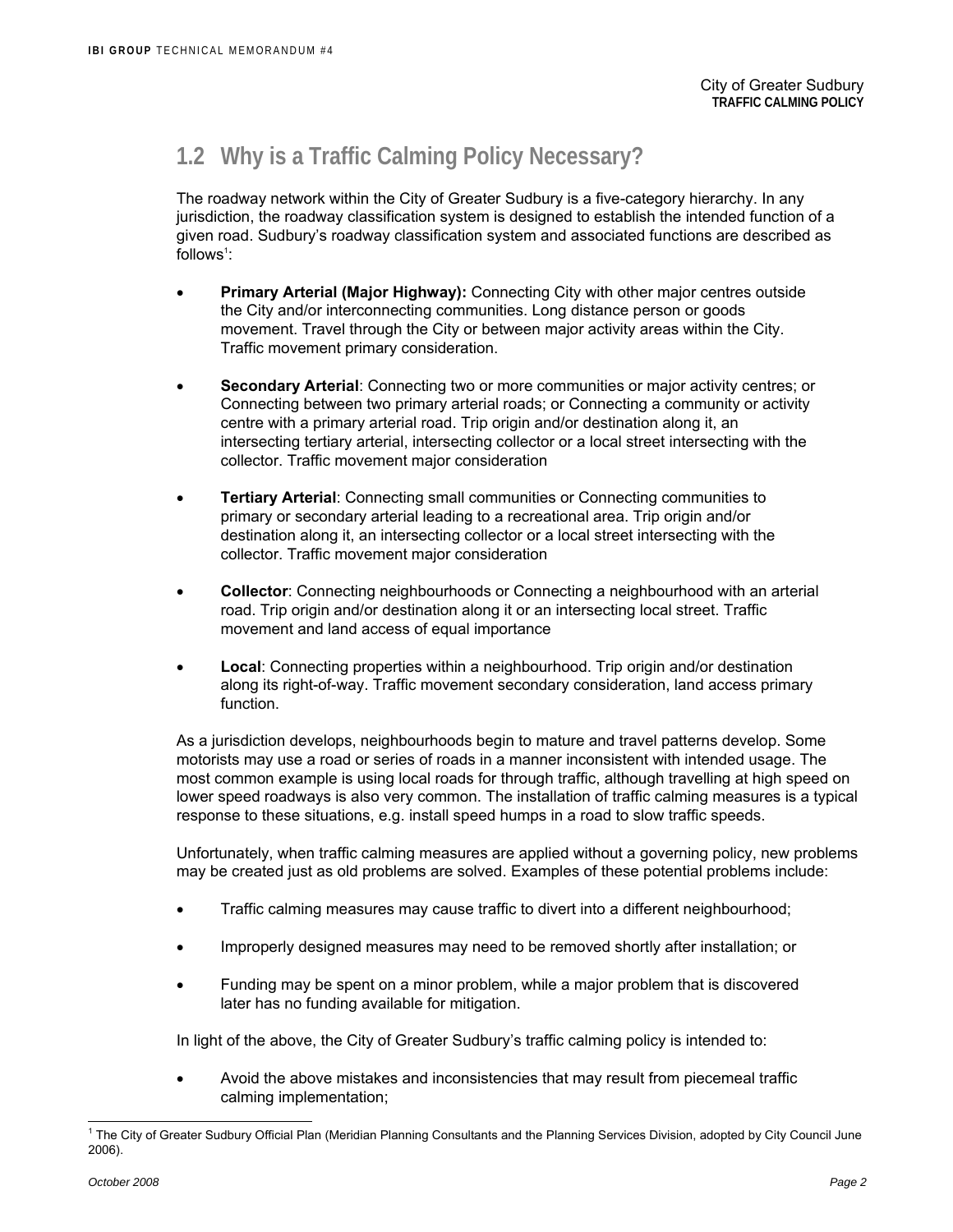- Provide a process for the application of traffic calming measures throughout the city in a manner that is fair, reasonable, consistent and cost-effective;
- Provide a standardized process to address complaints regarding speeding and safety concerns;
- Provide a proactive tool to address concerns before they become complaints;
- Reduce the workload and duplication of effort for city staff in responding to traffic calming requests; and
- Encourage public involvement in the traffic calming activities.

The policy is not intended to address traffic calming implementations in new subdivisions or future developments. Developers should be required to incorporate traffic calming measures throughout their subdivisions and ensure they are consistent with the policy, i.e. appropriate for roadway classification and function.

### **1.3 Canadian Guide to Neighbourhood Traffic Calming**

The *Canadian Guide to Neighbourhood Traffic Calming* is a document developed jointly by the Transportation Association of Canada and the Institute of Transportation Engineers. Since its December 1998 publication, municipalities and consultants throughout Canada and abroad have used the Guide for traffic calming guidance and application. From the foreword of the Guide, its intent is to:

- "Develop a document to assist practitioners;
- Achieve and appropriate level of national standardization;
- Minimize liability; and
- Maximize safety."

To that end, the Guide provides a detailed introduction to traffic calming, discusses community involvement, the applicability and effectiveness of traffic calming, and offers technical guidelines. Many municipalities have adapted its guidelines to suit their own traffic calming needs and goals. The City of Greater Sudbury shall adopt the traffic calming guidelines contained within the Guide, except where it differs from this document and in specific, case-by-case installations where local conditions dictate.

### **1.4 Project Steering Committee**

This policy was developed with the assistance of a project steering committee consisting of City of Greater Sudbury staff and City Councillors, as follows:

- Roads and Transportation Services;
- Fire;
- EMS:
- Transit; and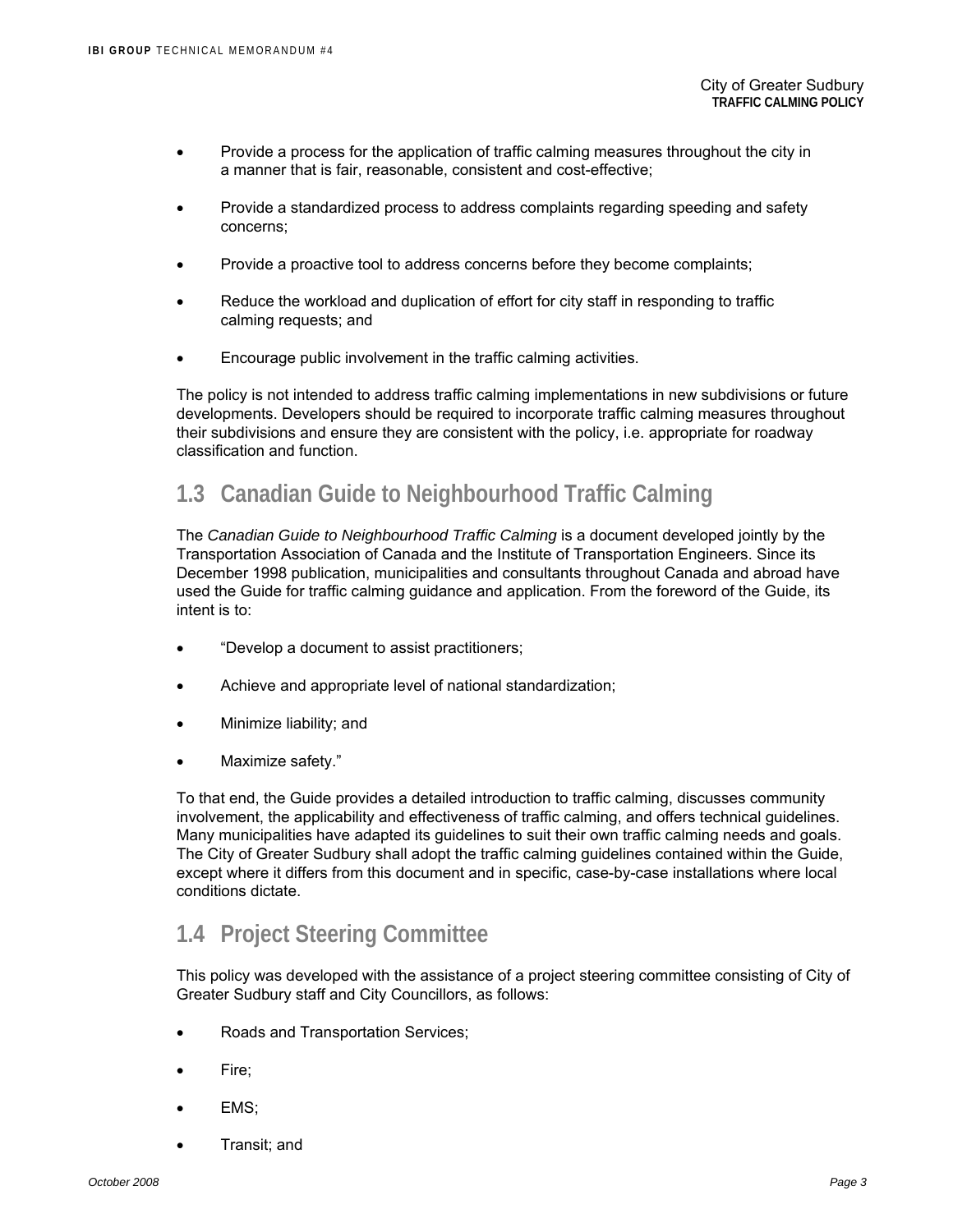Sudbury City Council.

### **2. TRAFFIC CALMING IN GREATER SUDBURY**

### **2.1 Goals and Objectives**

The two primary goals of Sudbury's traffic calming policy are to **improve safety and liveability**  within the city. When properly designed and implemented, traffic calming measures have the ability to improve safety for all road users, particularly vulnerable users such as pedestrians and cyclists. Safety improvements are directly related to reducing vehicle speeds and volumes on traffic calmed roadways, while liveability may be improved by a reduction of traffic's negative impacts, namely noise, exhaust emissions and congestion. As well, many traffic calming features can be designed to improve the streetscape through plantings and decorative pavement treatments.

The objective of the policy is to restore roads to their original functions as defined by the established classification system and restore motorist behaviour to acceptable and appropriate levels of compliance within the system. Specific objectives for local streets and collectors include:

- Slower vehicular speeds;
- Fewer and less severe collisions;
- Increased safety for all road users, particularly vulnerable road users (pedestrians and cyclists);
- Reduced reliance on police enforcement;
- Enhanced roadway environment and streetscape;
- Improved access to all modes of transportation; and,
- Reduced 'cut-through' or non-local traffic.

Collectively, these factors determine how 'liveable' a street or community is.

# **2.2 Traffic Calming Principles**

A number of principles are common to the application of all traffic calming measures, regardless of problem, type of road or mitigation measure. This traffic calming policy has been developed to ensure that these principles are applied in a consistent manner for all requests. These principles strive to be consistent with North American jurisdictions that have traditionally been at the forefront of traffic calming implementation, either through early adoption, comprehensive policies or innovative approaches. Consistent application of this traffic calming policy and the following principles will ensure that Sudbury does not repeat the often costly and disruptive mistakes that other jurisdictions have made in the past. These principles are also intended to foster community support to ensure that traffic calming plans meet the needs of those who made the initial request, as well as those of the affected local community.

• **Find out what the community thinks**: Community support may be the single most important principle when applying traffic calming measures. A citywide traffic calming policy is appropriate for general selection and implementation criteria and requirements, but every neighbourhood is different and experiences its own special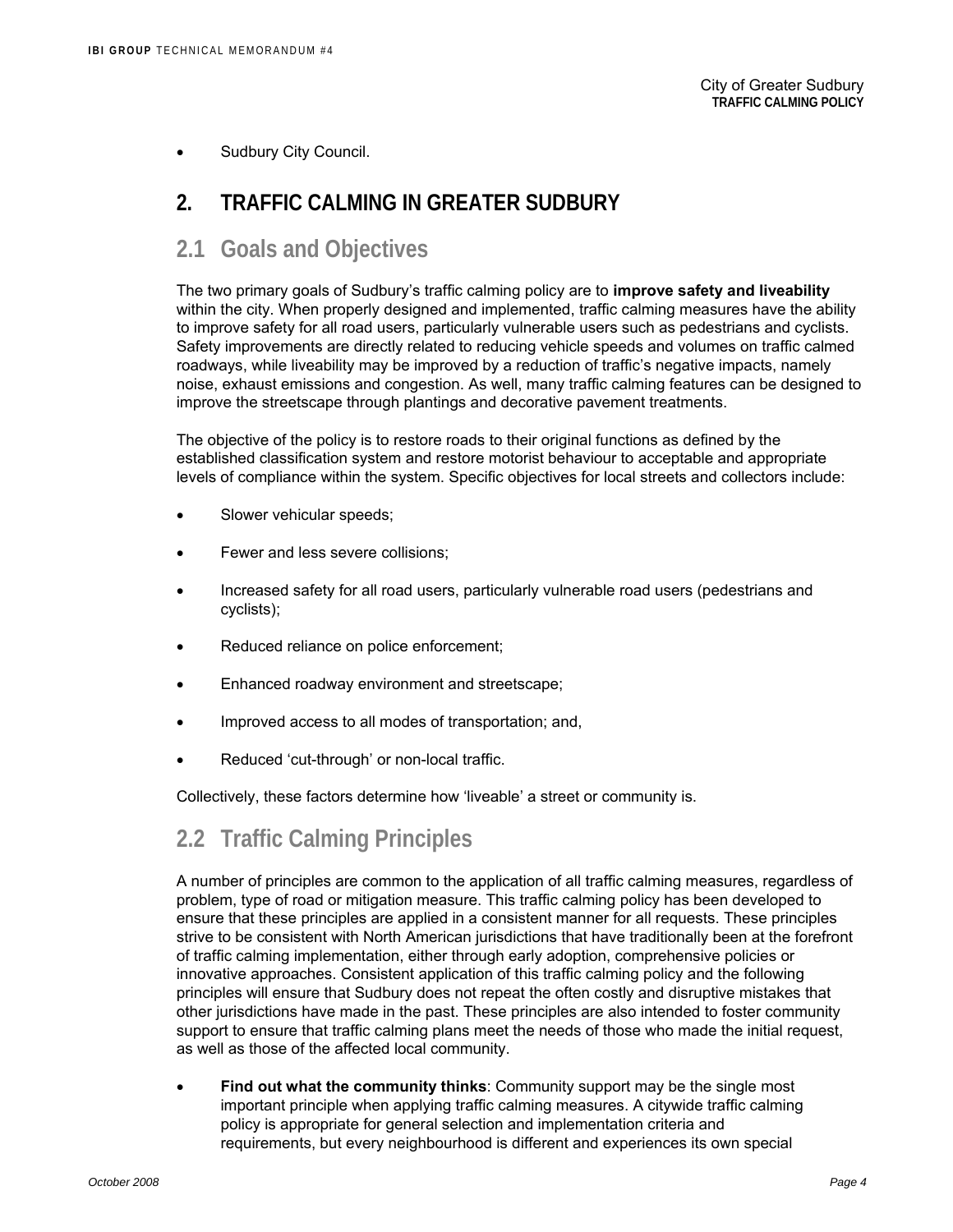problems. When the entire community is given the opportunity for participation, it minimizes the chance that vocal residents, influential businesses or special interest groups can monopolize the dialogue to serve their own agenda without considering the needs and input of others. This leads to a plan that everyone can support—or at least have the opportunity to state their opposition. Furthermore, given that each community is different, there is a great chance that city staff and/or outside consultants will not recognize special attributes or problems that are unique to a particular request, unless the input of everyone is requested. Subsequent sections of this document will discuss the public support components and requirements of the policy.

- **Identify the real problem**: While it is critical to listen to and consider every issue raised by the community, care must be taken to separate the real problem(s) from the perceived problem(s). Incorrect assessment of a situation may lead to making problems worse than before, or possibly the introduction of new problems.
- **Quantify the problem**: How fast is "speeding"? How much traffic is "too much"? This policy describes a two-step warrant process by which the traffic conditions surrounding requests for traffic calming can be quantified. The process requires the collection of traffic volume, speed and collision data, along with an assortment of neighbourhood characteristics (e.g. sidewalks, pedestrian generators, land use) to score a particular location and rank it against other locations throughout the city. This process is designed to ensure that those locations with the most severe problems score the highest and receive priority over other locations. Residents are more likely to understand and accept why their request is not scheduled for implementation when a fair, equitable and defensible process can be demonstrated.
- **Consider improvements to the major road network first**: it is understood that Sudbury's topography may limit the number and location of arterial roads in some parts of the city. This can be seen by the average daily traffic volumes of some collectors and local roads in the city. Simply put, there may not be enough arterial capacity in some locations, and drivers are therefore choosing other routes for their trips. Whenever possible, if a traffic problem at a particular location can be traced with some degree of certainty to a shortcoming of the arterial road network, every effort should be made to address the source of the problem, rather than applying a potentially shortsighted solution on the local or collector road. In some cases, fixing the problem could be as simple as changing the signal timing at an arterial intersection. In others, when it becomes clear that a simple arterial fix is not possible, then it is appropriate to consider what can be done on the lower-order roads.
- **Use self-enforcing measures**: As discussed above, one of the objectives of this traffic calming policy is to reduce reliance on police enforcement. In most communities, the police presence simply does not exist to enforce every speed limit sign and stop sign throughout the jurisdiction. Traffic calming measures are designed to be self-enforcing. Vehicles must slow down over speed humps, and more restrictive measures like diverters or partial closures prevent unwanted movements far more effectively than turn restriction signs.
- **Start with the least restrictive measures**: When considering the public support principle, it becomes clear that residents are less likely to support a plan that makes it more difficult for them to access their own neighbourhoods or homes. Restrictive devices such as full or partial closures should only be implemented with strong levels of community support, and only when it can be proven that other measures are unlikely to achieve desired results.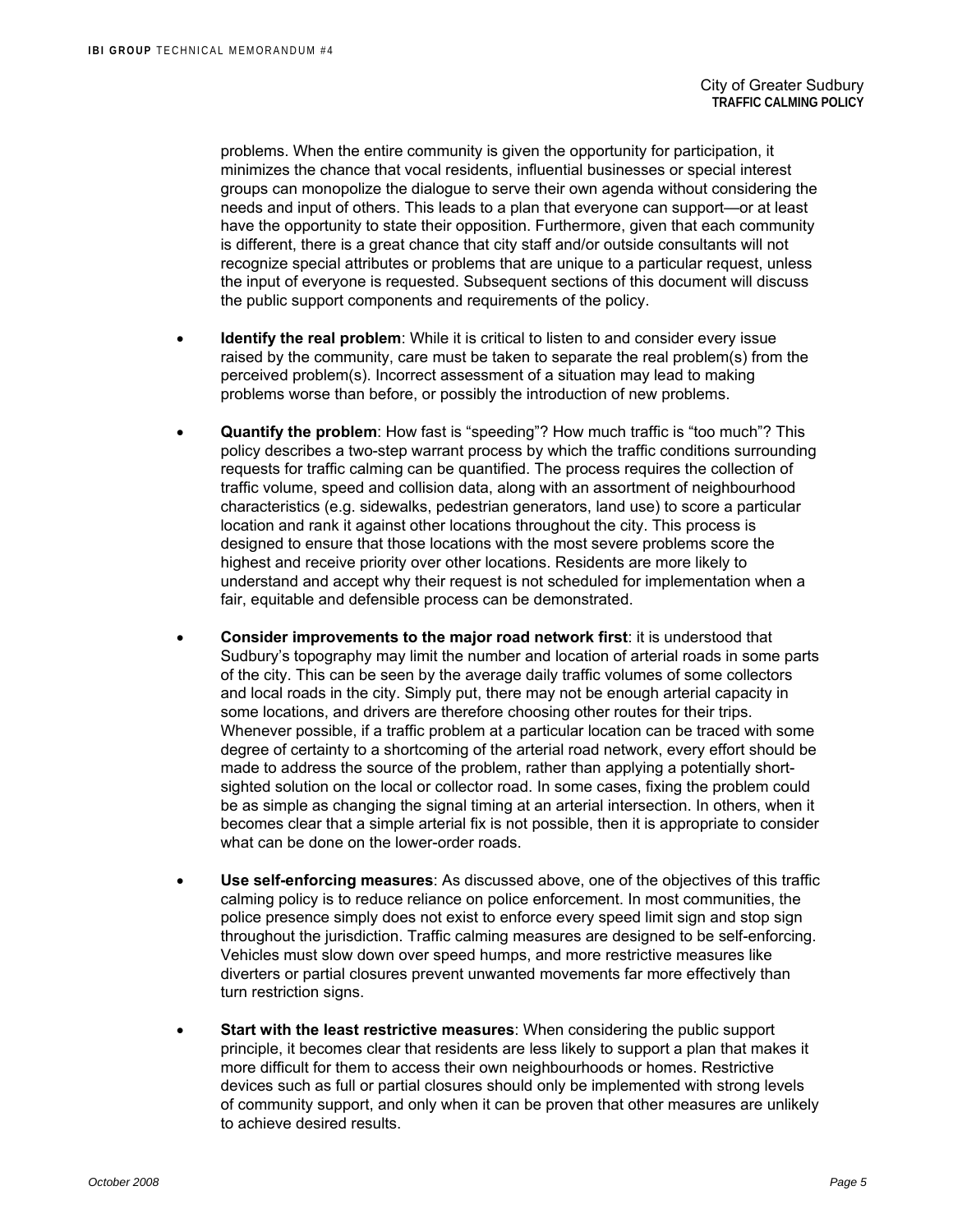- **Do not impact cyclists or pedestrians**: Traffic calming should improve safety for all road users, but its application should not negatively impact pedestrians and cyclists. Some traffic calming measures may in fact make it more difficult for pedestrians and cyclists to navigate a neighbourhood, and such impacts should be considered equally as important as those to cars and trucks. As well, it is necessary to consider the impact to transit and emergency vehicles when implementing traffic calming, to ensure that service is not disrupted and emergency response times are not increased.
- **Trial and error (or, temporary measures)**: in some cases it may not be clear exactly what needs to be done to address a particular request. For example, the impacts of placing a curb extension at one location in a corridor versus another may not be known until the device is installed. Many traffic calming measures can be installed on a temporary basis and monitored for performance. These devices are recommended for use where possible. It is far less expensive to remove and replace a temporary device than a permanent device, and it demonstrates a willingness of the City to follow through with its commitment to address a problem to completion.
- **Implementation does not mean completion**: Conditions must be monitored to determine if the traffic calming devices fully addressed the problem, or if the problem was moved elsewhere, e.g. to a parallel street. Post-implementation data collection is equally important as pre-implementation.

## **2.3 Application**

This traffic calming policy is designed for application to Local Roads, Collectors and Tertiary Arterials only. The logic behind the decision to limit the application of traffic calming policy is again based on the city's roadway classification system and the function of higher order arterials to move large volumes of people and goods throughout Greater Sudbury and beyond.

Application limitations exist within the accepted classifications, as follows:

- **Urbanized vs. Rural Areas**: traffic calming is typically applied only to roads in urban areas, and not in rural or agricultural areas. Speed reduction on rural roads presents specific challenges that may be better served through increased enforcement, Sudbury's Speed Watch Program or possibly even changes to the road's design. Some jurisdictions have experimented with traffic calming measures, generally speed humps, on rural roads and have found motorists often drive around the measure on the shoulder. In response, bollards were installed adjacent to the measure to prevent shoulder use. While this did force motorists to traverse the device, it presented specific challenges to pedestrians in winter, as the bollards prevented maintenance crews from pushing snow off the shoulder.
- **Cross Section**: Roads with rural cross-sections within urbanized areas should be given the same traffic calming consideration as those with urban cross-sections; however, the available options are limited due to the absence of a curb and gutter system. Horizontal deflection treatments such as median islands, traffic circles and lane narrowing shall be considered appropriate for all rural cross-sections, while vertical traffic calming measures may be appropriate for rural cross-sections within urbanized areas that do not serve as transit or emergency routes, on a case-by-case basis and in accordance with the traffic calming toolbox presented in **Exhibit 3-10**.
- **Posted Speed Limit**: traffic calming shall only be applied to roads with posted speeds of 50 km/h or below. Roads posted at 60 km/h or greater may be candidates for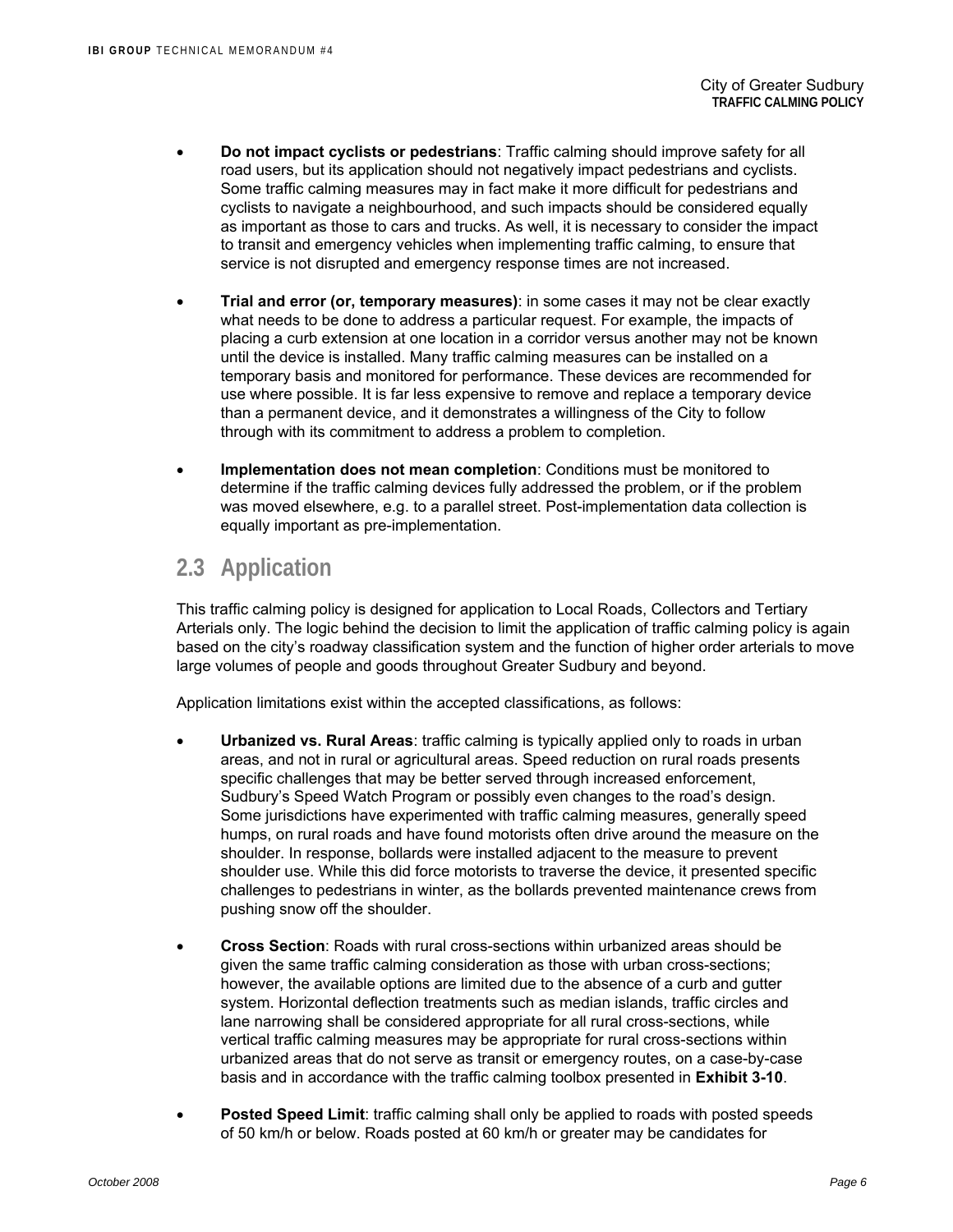greater police enforcement or changes to design in order to reduce speeding or collisions, but the techniques and measures described below are suited for lowerspeed roads;

- **Grade**: if the grade of the subject segment of roadway is equal to or greater than of 8%, then traffic calming shall not permitted on the roadway at all. This is consistent with many other jurisdictions and is due to the fact that traffic calming devices implemented on steep grades may cause safety concerns, particularly during winter;
- **Transit and Emergency Routes**: Traffic calming devices shall be permitted on local roads or collectors that serve as transit routes or primary emergency routes. However, such devices shall be limited to horizontal measures and signing only, as discussed below. Studies and prior experience indicate that vertical traffic calming measures such as speed humps and raised crosswalks slow emergency vehicle response times, create uncomfortable rides for transit passengers and potentially increase the maintenance required to keep transit and emergency vehicles operational; and
- **New Developments**: while this policy is designed for existing roads, new developments should be required to follow its principles so that proactive measures can be applied before traffic problems manifest themselves.

### **3. PLANNING**

### **3.1 Traffic Calming Process**

The following sections describe a six-step process for the implementation of traffic calming measures on City roads, beginning with a request for traffic calming and ending with design, approval and implementation. **Appendix A** contains a flowchart of the entire framework, and the relevant sections of the flowchart are included within each step.

### **3.1.1 STEP 1: REQUEST FOR TRAFFIC CALMING**

Requests for traffic calming typically come form City residents, business owners, schools or members of Council. Identification of potential locations may also come from on-going staff reviews. Roads and Transportation Division staff shall be responsible for the review of all requests.

**Exhibit 3-1** describes the request process. In the case of a request from the public, a formal request in writing is required. City staff shall then respond in writing to inform the applicant that a Traffic Review will be initiated, described in **Sections 3.1.2 and 3.1.3**.

Some jurisdictions incorporate a public support requirement at this stage. If this requirement were implemented, the City would circulate a petition to affected residents. The petition would require a specific response rate from affected residents, with a specific percentage of support.

Through experience with other jurisdictions, it was determined that it is generally not desirable to conduct a resident poll prior to the detailed review of data. It is possible that residents would sign an initial petition, which would only serve to raise expectations of traffic calming. Alternatively, residents may not respond if they are not familiar with the purpose or origin of the request. As such, this approach was removed from consideration, and the simplified initiation process shown in **Exhibit 3-1** was carried forward for the policy.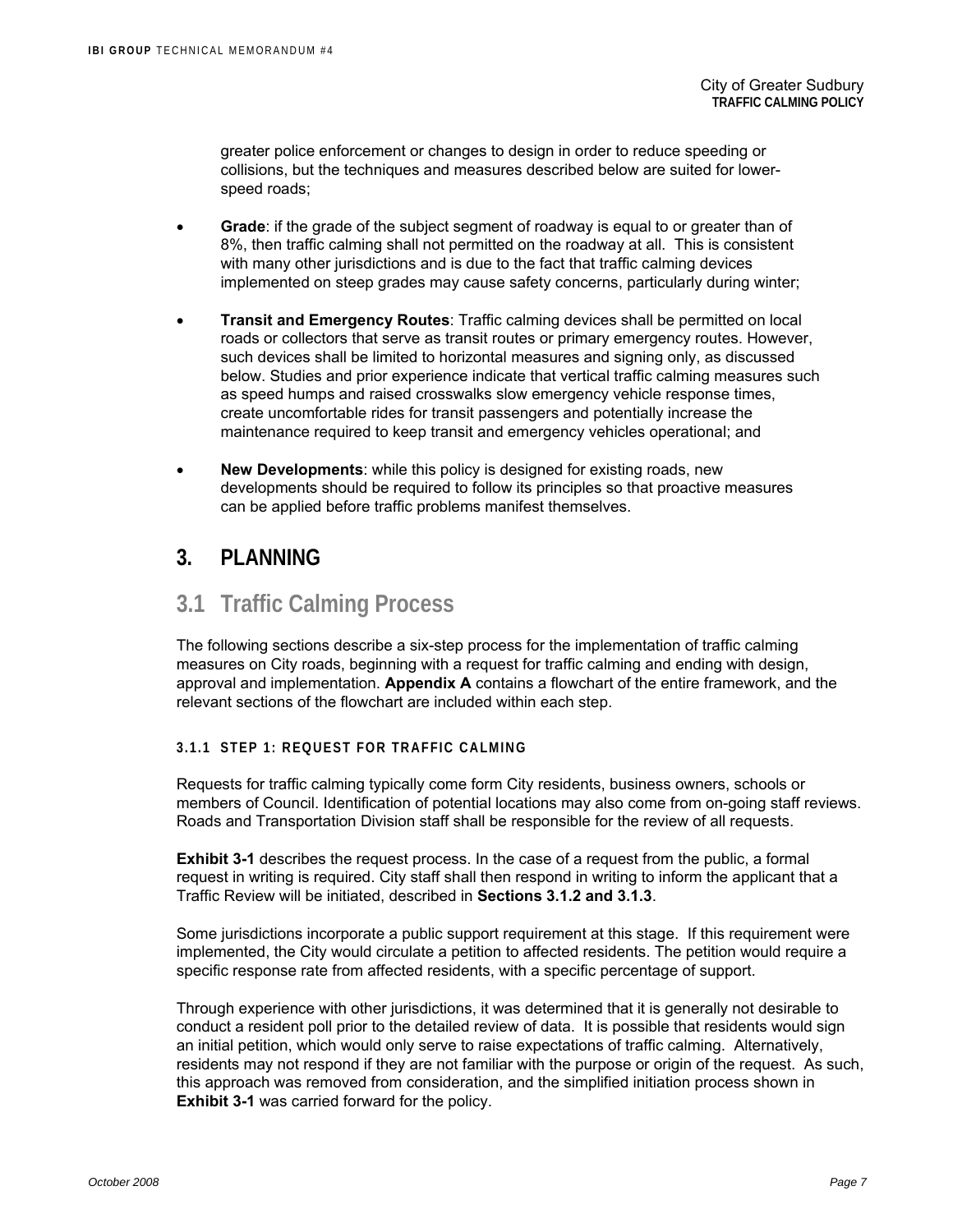

#### **Exhibit 3-1: Step 1: Request for Traffic Calming**

#### **3.1.2 STEP 2: TRAFFIC CALMING SCREENING PROCESS**

Step 2 in the process is an initial screening process undertaken by City staff. The screening process sets requirements in five areas. A combination of these requirements must to be met for a site to be eligible for traffic calming. **Exhibit 3-2** defines the screening criteria and associated thresholds. Screening criteria are tailored to local and Collector/Tertiary Arterial streets, each of which has different functional characteristics.

| <b>Criteria</b>      | <b>Threshold</b><br>Local<br>Collector /<br><b>Tertiary Arterial</b><br><b>Road</b> |                                                                                             | <b>Notes</b>                                                                                                                                                 |  |  |  |  |
|----------------------|-------------------------------------------------------------------------------------|---------------------------------------------------------------------------------------------|--------------------------------------------------------------------------------------------------------------------------------------------------------------|--|--|--|--|
| Grade                |                                                                                     | If the grade is equal to or greater than 8%, traffic<br>$< 8\%$<br>calming is not permitted |                                                                                                                                                              |  |  |  |  |
| Collision<br>History | $\geq 12$<br>$\geq 6$                                                               |                                                                                             | Number of collisions within the last three years<br>involving vulnerable road users and/or which may<br>potentially be corrected by traffic calming measures |  |  |  |  |
| Volume               | $\geq 900$<br>vpd                                                                   | $\geq 3,000$ vpd<br>(Collector)<br>$\geq 5,000$ vpd<br>(Tertiary Arterial)                  | Two-way ADT volume                                                                                                                                           |  |  |  |  |
| Speeds               | $\ge$ posted speed limit                                                            |                                                                                             | 85 <sup>th</sup> percentile speed                                                                                                                            |  |  |  |  |
| Non-Local<br>Traffic | $\geq 30\%$                                                                         |                                                                                             | 'Cut-through traffic'                                                                                                                                        |  |  |  |  |

| <b>Exhibit 3-2: Step 2: Criteria and Thresholds</b> |
|-----------------------------------------------------|
|-----------------------------------------------------|

The screening can be summarized as follows:

- **Grade:** if the grade of the roadway is equal to or greater than the maximum threshold of 8%, then traffic calming is not permitted on the roadway at all. This is consistent with other jurisdictions and is due to the fact that traffic calming devices implemented on steep grades may cause safety concerns, particularly during winter.
- **Collision History:** if the number of collisions within the past three years involving vulnerable road users (primarily pedestrians and cyclists) and/or which could be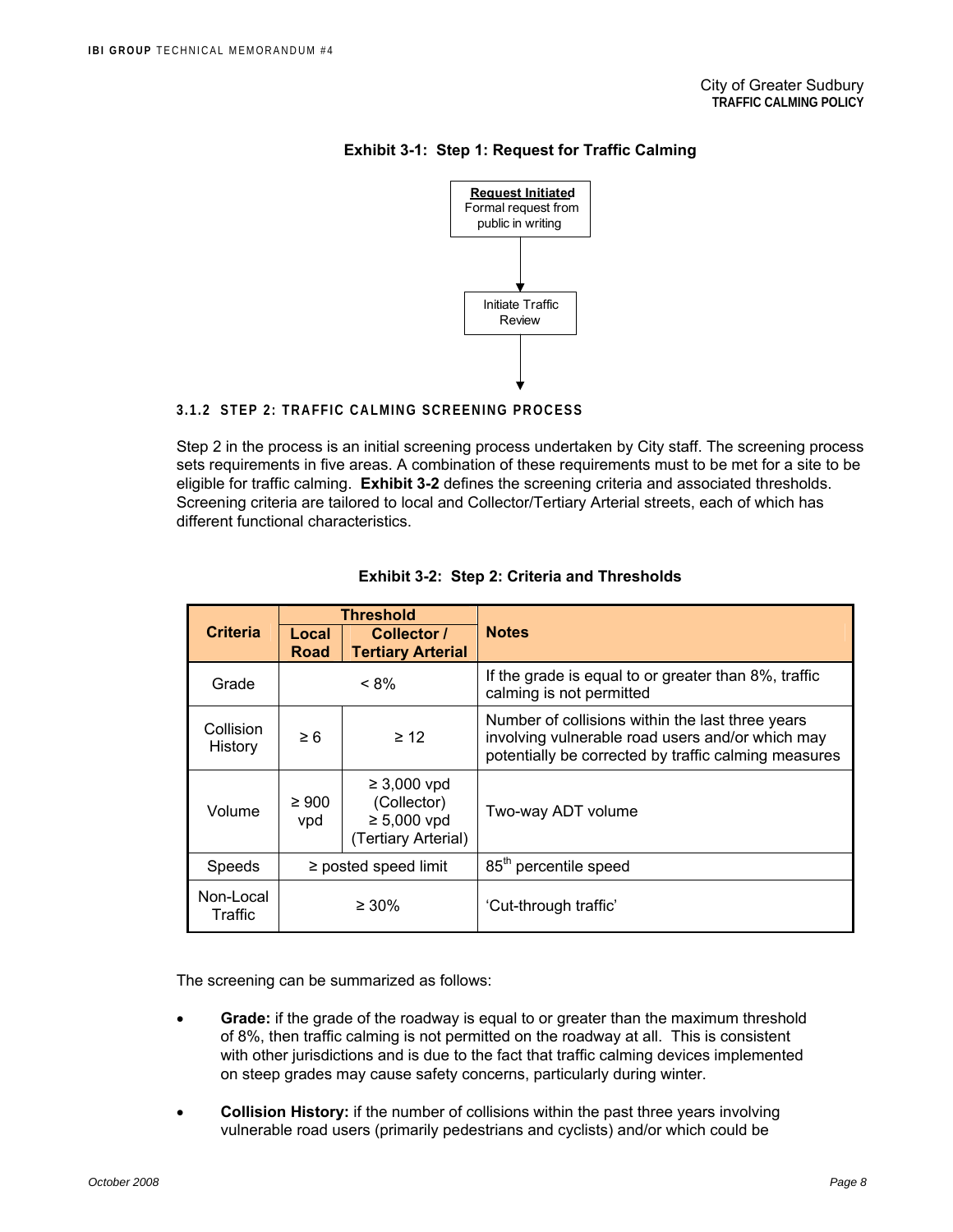potentially corrected by traffic calming measures is equal to or greater than the minimum threshold, then the volume, speed and non-local traffic requirements do not need to be met, and the site moves directly to the ranking process.

Tertiary Arterials and Collectors are required to have 12 collisions to satisfy this component of the warrant and bypass the volume, speed and non-local traffic requirements. This value is midway between the number of collisions within the past three years required to satisfy OTM Book 5 criteria for all-way stop signs (three or more right angle or turning collisions per year over a three year period) and former OTM Book 12 criteria for traffic signals (five 'correctable' collisions per year over a three year period)<sup>2</sup>. The minimum threshold was also set high enough so that relatively few sites will be expected to qualify for traffic calming measures on the basis of collisions alone.

Given the difference in minimum volume thresholds for local roads compared to collectors, a minimum of 6 collisions within the last three years was accordingly selected as the threshold. This is consistent with the City of Greater Sudbury's own allway stop control warrant, which requires an average of two collisions per year over a three year period.

Collision statistics are often recorded as a rate, expressed as collisions per million vehicles entering an intersection, or collisions per million vehicle-kilometres for a roadway segment. Given that the collision criteria of the traffic calming warrant is only intended to address a specific subset of collisions, raw numbers are preferable to a rate.

- **Speeds and Non-Local Traffic:** at least one of these must meet the minimum threshold for further consideration; and
- **Volume:** regardless of speed and percentage of non-local traffic, the minimum volume threshold must be met. Only a high frequency of collisions can qualify a site for traffic calming without meeting the volume threshold. It is recognized that there may be roads that have very high speeds, but do not meet the volume criteria, and therefore do not qualify for traffic calming under the formal warrant process. Rural roads would be most likely to fall under this category. For these roads, it may be appropriate to implement other solutions, such as speed enforcement or Sudbury's Speed Watch Program. Changes to a rural road's design may also be warranted in some situations.

**Exhibit 3-3** graphically represents the screening process, while **Exhibit 3-4** shows the possible scenarios that can arise from application of this screening process.

 2 The November 2007 update to OTM Book 12 has since changed the collision signal warrant from raw 'correctable' collisions to a collision severity index.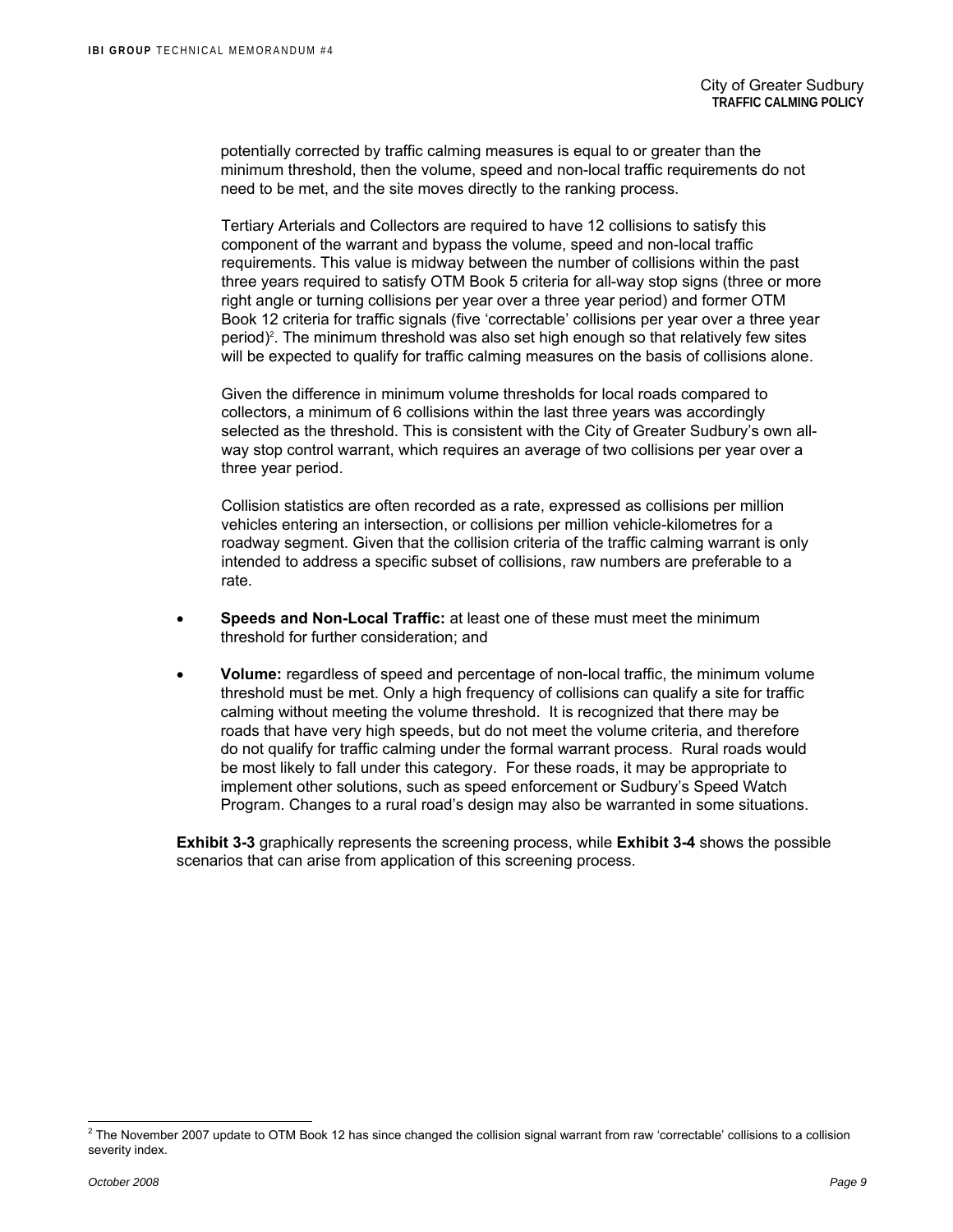

**Exhibit 3-3: Step 2: Screening Process** 

**Exhibit 3-4: Step 2: Sample Screening Scenarios** 

| <b>Scenario</b> | <b>Grade</b> | <b>Collisions</b> | <b>Speed</b> | <b>Non-Local</b> | <b>Volume</b> | <b>Result</b>                    |
|-----------------|--------------|-------------------|--------------|------------------|---------------|----------------------------------|
|                 | $\geq$ Max   | Any               | Anv          | Any              | Anv           | Not eligible for traffic calming |
| 2               | < Max        | $\geq$ Min        | Anv          | Anv              | Anv           | Eligible; continue evaluation    |
| 3               | < Max        | $<$ Min           | $\geq$ Min   | Anv              | $\geq$ Min    | Eligible; continue evaluation    |
| 4               | $<$ Max      | $<$ Min           | Anv          | $\geq$ Min       | $\geq$ Min    | Eligible; continue evaluation    |
| 5               | < Max        | $<$ Min           | Anv          | Any              | $<$ Min       | Not eligible for traffic calming |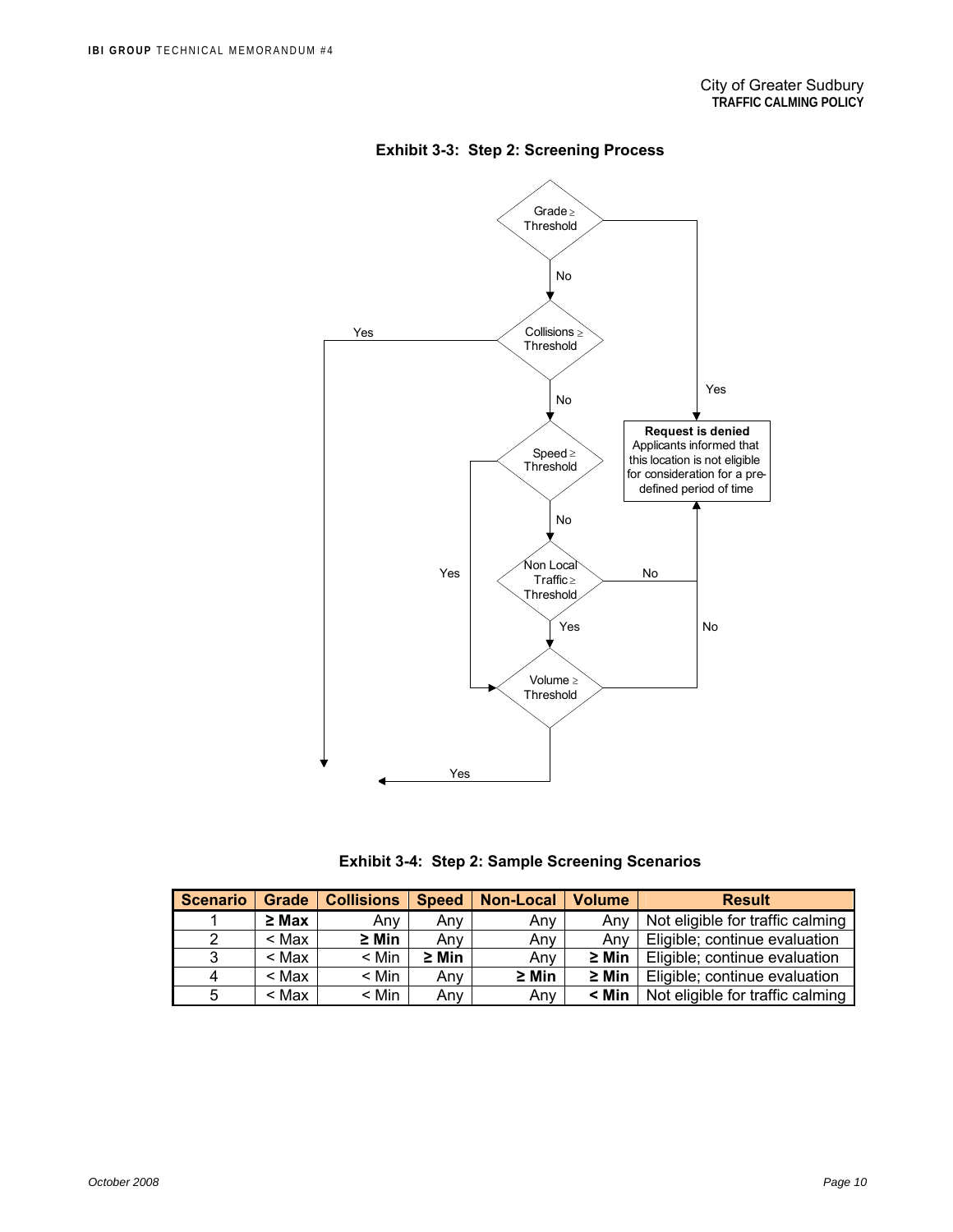#### **3.1.3 STEP 3: EVALUATION SCORING AND RANKING**

Sites that pass the initial screening are then ranked against each other in Step 3. The evaluation, scoring and ranking process incorporates 10 criteria, with appropriate weighting applied to each. Each eligible traffic calming request is awarded points based on its score for each factor, with a maximum score of 100 points. Based on an objective analysis of the evaluation scoring, a score of 30 points has been established as a minimum threshold to qualify for traffic calming consideration.

#### **Exhibit 3-5: Step 3: Evaluation Scoring and Ranking**



#### **3.1.3.1 Scoring**

A separate evaluation of Local Roads and Collectors/Tertiary Arterials is recommended due to the intended function of each road classification, including transit service and emergency services needs. **Exhibit 3-6** and **Exhibit 3-7** show the scoring for Local Roads and Collectors/Tertiary Arterials, respectively.

| <b>Factor</b>                        | <b>Point Criteria</b>                                                                                                | <b>Maximum Points</b> |
|--------------------------------------|----------------------------------------------------------------------------------------------------------------------|-----------------------|
| <b>Collision History</b>             | 4 points for each qualifying collision in the past three<br>years                                                    | 20                    |
| <b>Traffic Speeds</b>                | 1 point for each km/h above posted speed                                                                             | 15                    |
| Non-Local Traffic                    | 3 points for each 10% of non-local traffic above 20%<br>(maximum reached at 60% non-local traffic)                   | 15                    |
| <b>Traffic Volumes</b>               | 1 point for each 50 vehicles above 900                                                                               | 20                    |
| <b>Pedestrian Generators</b>         | 5 points for each school or park within the study area<br>(other Pedestrian Generators may be defined by<br>Sudbury) | 10                    |
| <b>Pedestrian Facilities</b>         | 5 points if there are no sidewalks in the study area                                                                 | 5                     |
| <b>Emergency Services and Routes</b> | -4 points if the study area is a primary EMS route                                                                   | 0                     |
| <b>Transit Services and Routes</b>   | -2 points if the study area is an existing or planned<br>transit route                                               | 0                     |
| <b>Block Length</b>                  | 1 point for each 50m increment between stop-controlled<br>points                                                     | 10                    |
| Adjacent Land Uses (residential)     | 1 point for each 20% of residential land use                                                                         | 5                     |
|                                      |                                                                                                                      | 100                   |

#### **Exhibit 3-6: Scoring: Local Roads**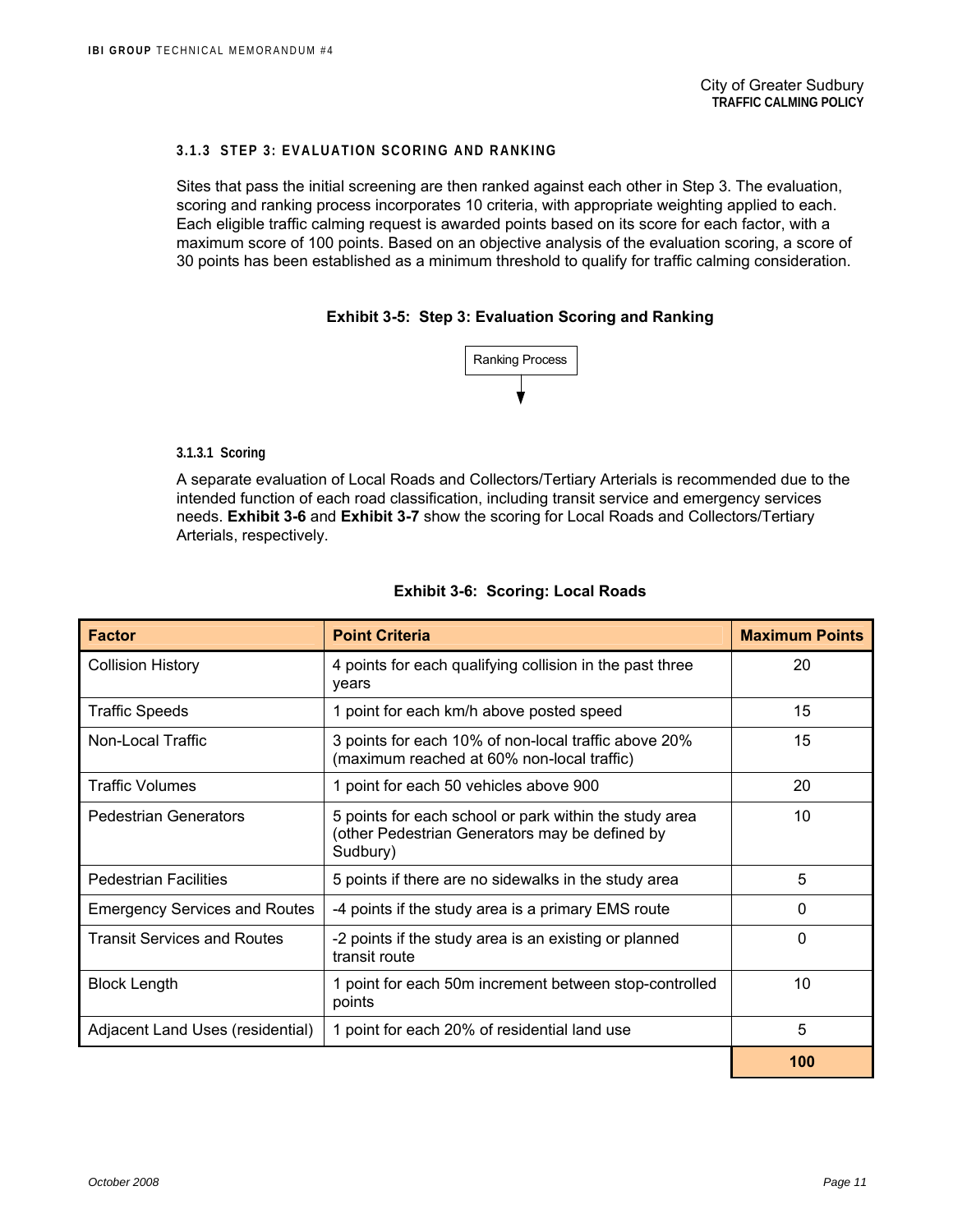| <b>Factor</b>                        | <b>Point Criteria</b>                                                                                                | <b>Maximum</b><br><b>Points</b> |
|--------------------------------------|----------------------------------------------------------------------------------------------------------------------|---------------------------------|
| <b>Collision History</b>             | 3 points for each qualifying collision in the past three<br>vears                                                    | 15                              |
| <b>Traffic Speeds</b>                | 1 point for each km/h above posted speed                                                                             | 20                              |
| Non-Local Traffic                    | 2 points for each 10% of non-local traffic above 20%<br>(maximum reached at 60% non-local traffic)                   | 10                              |
| <b>Traffic Volumes</b>               | 1 point for every 100 vehicles above the<br>Collector/Tertiary Arterial volume threshold                             | 20                              |
| <b>Pedestrian Generators</b>         | 5 points for each school or park within the study area<br>(other Pedestrian Generators may be defined by<br>Sudbury) | 10                              |
| <b>Pedestrian Facilities</b>         | 10 points if there are no sidewalks within the study area,<br>5 if only on one side                                  | 10                              |
| <b>Emergency Services and Routes</b> | -6 points if the study area is a primary EMS route                                                                   | 0                               |
| <b>Transit Services and Routes</b>   | -4 points if the study area is an existing or planned<br>transit route                                               | 0                               |
| <b>Block Length</b>                  | point for each 50m increment between stop-controlled<br>points                                                       | 10                              |
| Adjacent Land Uses (residential)     | 1 point for each 20% of residential land use                                                                         | 5                               |
|                                      |                                                                                                                      | 100                             |

#### **Exhibit 3-7: Scoring: Collectors and Tertiary Arterials**

#### **3.1.3.2 Emergency and Transit Routes**

Traffic calming devices are often considered to be a problem for emergency vehicles and buses. The scoring system developed for Sudbury recognizes this concern and scores potential sites accordingly. Under this scoring system, if a particular road is not an emergency or transit route, it receives zero points in each category, i.e. the maximum. The presence of one or more of these routes would therefore subtract points from the overall score. The scoring also reflects that these routes are more likely to be present on Collectors or Tertiary Arterials than on Local Roads, and subtracts more points for those roadway classifications. Further considerations of the impacts of traffic calming devices on emergency and transit vehicles are addressed in **Section 2.3** of this report and in Step 4 of the framework, which guides the selection of measures.

#### **3.1.3.3 Non-Local Traffic**

It is also understood that determining the percentage of non-local traffic within a study area may be a costly and time-consuming process. The City may not have the resources to conduct a full survey and may be required to estimate the percentage of cut-through traffic. As a result, the scoring for non-local traffic falls into 'bins' of 10 percent each. The following list contains four recommendations of how non-local traffic may be recorded or estimated, beginning with the method requiring least effort. Each alternative requires that the City determine an appropriate 'local' area prior to estimation.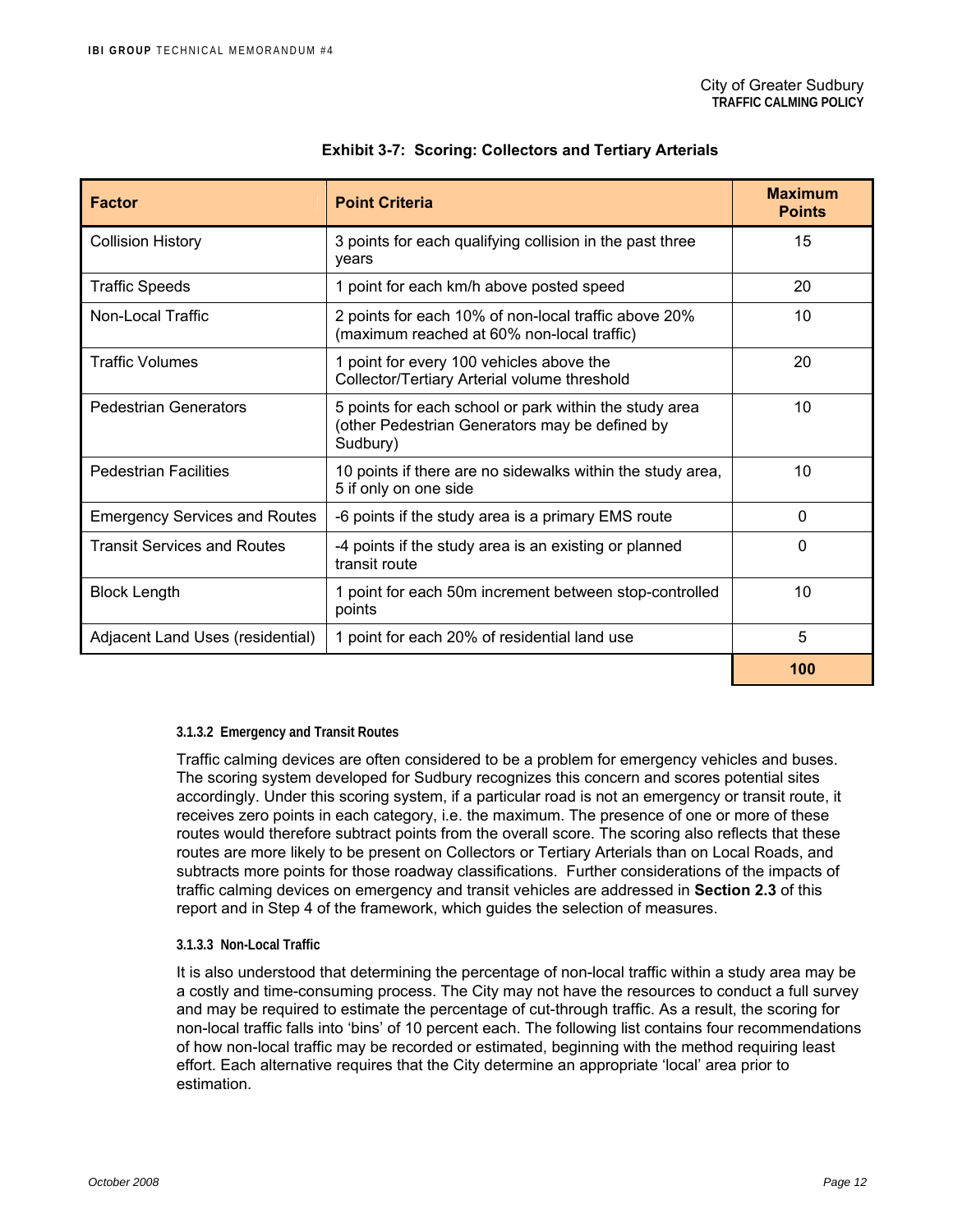- 1. Determine the peak hour trip generation potential of the local area based on its land uses and compare it to the recorded peak hour traffic counts;
- 2. Apply the following formulas:

Local Road Non- Local Traffic Percentage = 
$$
1 - \left(\frac{1,000}{ADT}\right)
$$
  
Collector Non- Local Traffic Percentage =  $1 - \left(\frac{3,000}{ADT}\right)$ 

This formula implies that a Local Road with an ADT less than 1,000 vehicles as a low potential for cut-through traffic. The formula may also be applied to Tertiary Arterials using a numerator volume of 5,000; however, given the function of a Tertiary Arterial and the variation in typical arterial volumes, other methods should be explored.

- 3. Record the license plates of all vehicles that pass through one or more points of the local area. The recorded license plates are then submitted to MTO, which in turn will supply the Forward Sortation Area (FSA) of the address where each vehicle is registered. The FSA is the first three characters of the postal code, and each FSA represents a geographical area of the province. It can then be determined which of these trips originate or end within the local area. It should be noted however, that the urban area of the Sudbury is covered by a total of five FSAs, so this approach will not accurately identify traffic that is explicitly local to the study area; or
- 4. Conduct a full origin-destination study at all entry and exit points of the local area. Match the license plates of entering and exiting vehicles to determine the percentage of vehicles that pass through the entire local area compared to those that begin or end their trips within. This approach is the most accurate of the four approaches, and it recommended if staff/budget resources are available.
- **3.1.3.4 Determining the Local Area**

For a Local Road, the local area should be comprised of the Local Road, at a minimum; while for a Collector or Tertiary Arterial, the local area may be defined as the section of the roadway that connects the nearest higher-order roads, as well as the other intersecting roadways.

**3.1.3.5 Ranking Comparison between Local Roads and Collectors/Tertiary Arterials** 

**Exhibit 3-8** compares the ranking criteria for Local Roads and Collectors/Tertiary Arterials. It can be seen that for Local Roads, more emphasis is placed on factors such as non-local traffic and the collision history of the street.

The primary function of a Tertiary Arterial is to connect with other arterial and collector roads and have limited local road access, while the primary function of a Collector is to move traffic from Local Roads to higher-order roads. As such, higher volumes and perhaps higher speeds are expected. More weight is therefore given to the speed of these roadways, as well as the presence or lack of pedestrian facilities on a Collector, because of the associated safety risks of higher speeds and volumes.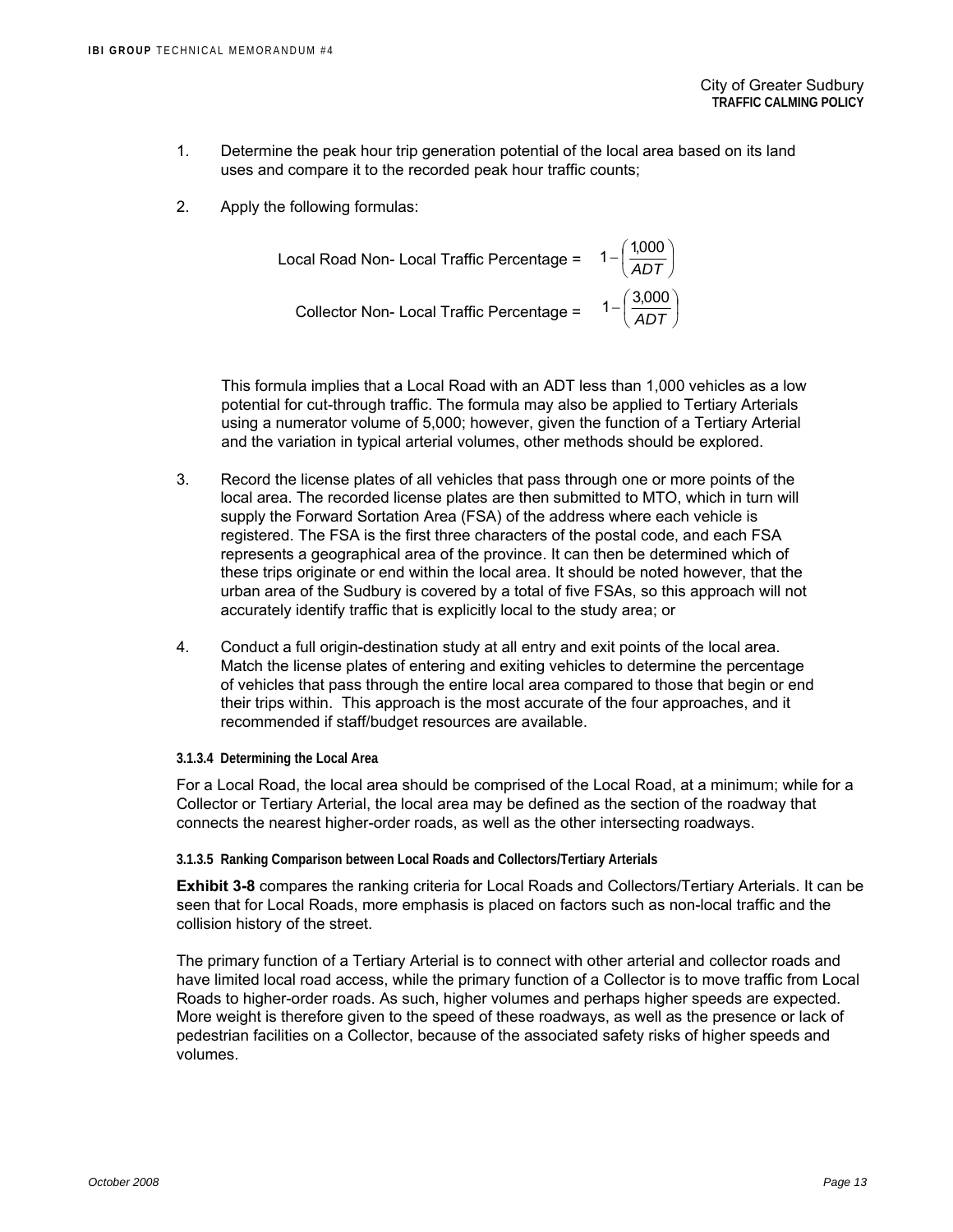

### **Exhibit 3-8: Comparison of Local Roads vs. Collectors/Tertiary Arterials**

#### **3.1.4 STEP 4: AVAILABLE TRAFFIC CALMING MEASURES**

Some jurisdictions throughout North America have used an approach whereby the final score awarded from the warrant evaluation would apply to a toolbox of traffic calming measures. Higherranking requests may be flagged for physical traffic calming measures, while lower-ranking requests would be restricted to less intrusive forms such as signing. This method is advantageous in that it does not dismiss the lower ranking request that may be accommodated through low cost and low maintenance traffic calming features.

Given that each road and surrounding neighbourhood is unique and presents individual characteristics, the toolbox approach of identifying traffic calming measures can be used as a guideline for the various types of traffic calming measures that may be applied to a particular case. An initial staff review of all outstanding requests is recommended at this point, before a public support component is implemented for selected projects. (Data collection for subsequent requests should be carried out on a semi-annual basis with the screening and evaluation process carried out on an annual basis.)





**Exhibit 3-10** shows the recommended toolbox for the City of Greater Sudbury. This toolbox identifies a variety of traffic calming devices, as well as signage often used for traffic calming purposes. Care should be taken in the application of any measures marked with  $\blacklozenge$ , particularly in the case of designated emergency or transit routes. As well, vertical deflection measures are not permitted for application on existing or planned transit routes, or designated primary emergency routes. **Appendix B** provides information on the applicability and implications of each measure.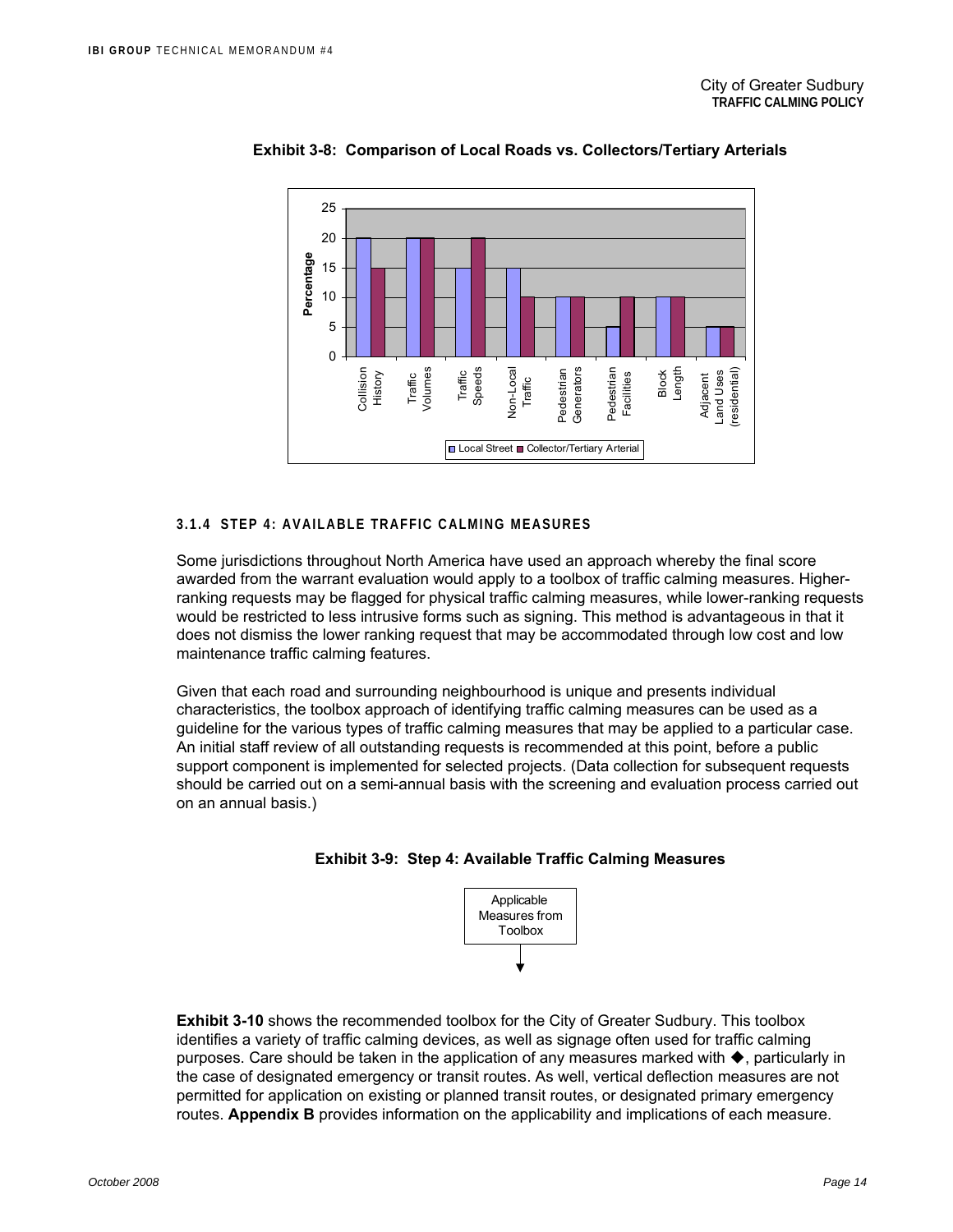| <b>Measures</b>                                                                                        |                                            | Local<br><b>Road</b>      | Low-<br><b>Volume</b><br><b>Collector</b> | <b>Other</b><br><b>Collector</b> | <b>Tertiary</b><br><b>Arterial</b>  |  |
|--------------------------------------------------------------------------------------------------------|--------------------------------------------|---------------------------|-------------------------------------------|----------------------------------|-------------------------------------|--|
| <b>Horizontal</b><br><b>Deflection</b>                                                                 | <b>Curb Extension</b>                      | $\blacktriangledown$      | $\blacktriangledown$                      | ✔                                | $\blacktriangledown$                |  |
|                                                                                                        | Traffic Circle / Mini Roundabout           | ✔                         | $\blacktriangledown$                      |                                  | X                                   |  |
|                                                                                                        | Raised Median Island                       | $\blacktriangledown$      | $\blacktriangledown$                      | $\blacktriangledown$             | $\checkmark$                        |  |
|                                                                                                        | <b>Corner Radius Reduction</b>             | $\blacktriangledown$      | $\blacktriangledown$                      | $\blacktriangledown$             |                                     |  |
|                                                                                                        | Chicane, 1-Lane                            | $\blacktriangledown$      | X                                         | X                                | X                                   |  |
|                                                                                                        | On-Street Parking                          | $\blacktriangledown$      | $\blacktriangleright$                     | $\checkmark$                     |                                     |  |
|                                                                                                        |                                            |                           |                                           |                                  |                                     |  |
| Vertical<br><b>Deflection</b>                                                                          | Speed Hump / Table                         | $\blacktriangledown$      |                                           |                                  | X                                   |  |
|                                                                                                        | <b>Speed Cushion</b>                       | X                         |                                           |                                  | X                                   |  |
|                                                                                                        | <b>Raised Crosswalk</b>                    | $\checkmark$              |                                           | X                                | X                                   |  |
|                                                                                                        | Raised Intersection                        |                           | $\boldsymbol{\mathsf{x}}$                 | $\overline{\mathsf{x}}$          | $\overline{\mathsf{x}}$             |  |
|                                                                                                        |                                            |                           |                                           |                                  |                                     |  |
| <b>Obstruction /</b><br><b>Closure</b>                                                                 | <b>Directional Closure</b>                 | $\blacktriangledown$      |                                           | X                                | X                                   |  |
|                                                                                                        | Right-In/Right-Out Island                  | $\blacktriangledown$      |                                           | X                                | X                                   |  |
|                                                                                                        | Raised Median                              | $\blacktriangledown$      | $\blacktriangledown$                      | X                                | $\frac{\mathsf{X}}{\blacktriangle}$ |  |
|                                                                                                        | <b>Intersection Channelization</b>         | ✔                         | $\blacktriangledown$                      |                                  |                                     |  |
|                                                                                                        | <b>Full Closure</b>                        |                           | X                                         | X                                | X                                   |  |
|                                                                                                        |                                            |                           |                                           |                                  |                                     |  |
| <b>Signage</b><br>(when                                                                                | <b>Traffic-Calmed Neighbourhood</b>        | ✔                         | ✔                                         |                                  |                                     |  |
| primarily                                                                                              | <b>Turn Prohibited</b>                     |                           |                                           |                                  |                                     |  |
| application<br>is traffic                                                                              | <b>Through Traffic Prohibited</b>          |                           |                                           |                                  |                                     |  |
| calming)                                                                                               | One Way                                    |                           |                                           | X                                | X                                   |  |
|                                                                                                        | Warning signs (playground, school,<br>etc) |                           |                                           |                                  |                                     |  |
|                                                                                                        | Maximum Speed                              |                           |                                           |                                  |                                     |  |
|                                                                                                        | Yield                                      | $\boldsymbol{\mathsf{x}}$ | $\boldsymbol{\mathsf{x}}$                 | X                                | X                                   |  |
|                                                                                                        | Stop                                       | X                         | X                                         | X                                | $\boldsymbol{\mathsf{x}}$           |  |
| = Appropriate Measures $\blacklozenge$ = Use with Caution $\blacktriangleright$ = Not Recommended<br>✔ |                                            |                           |                                           |                                  |                                     |  |

### **Exhibit 3-10: Step 4: Traffic Calming Toolbox**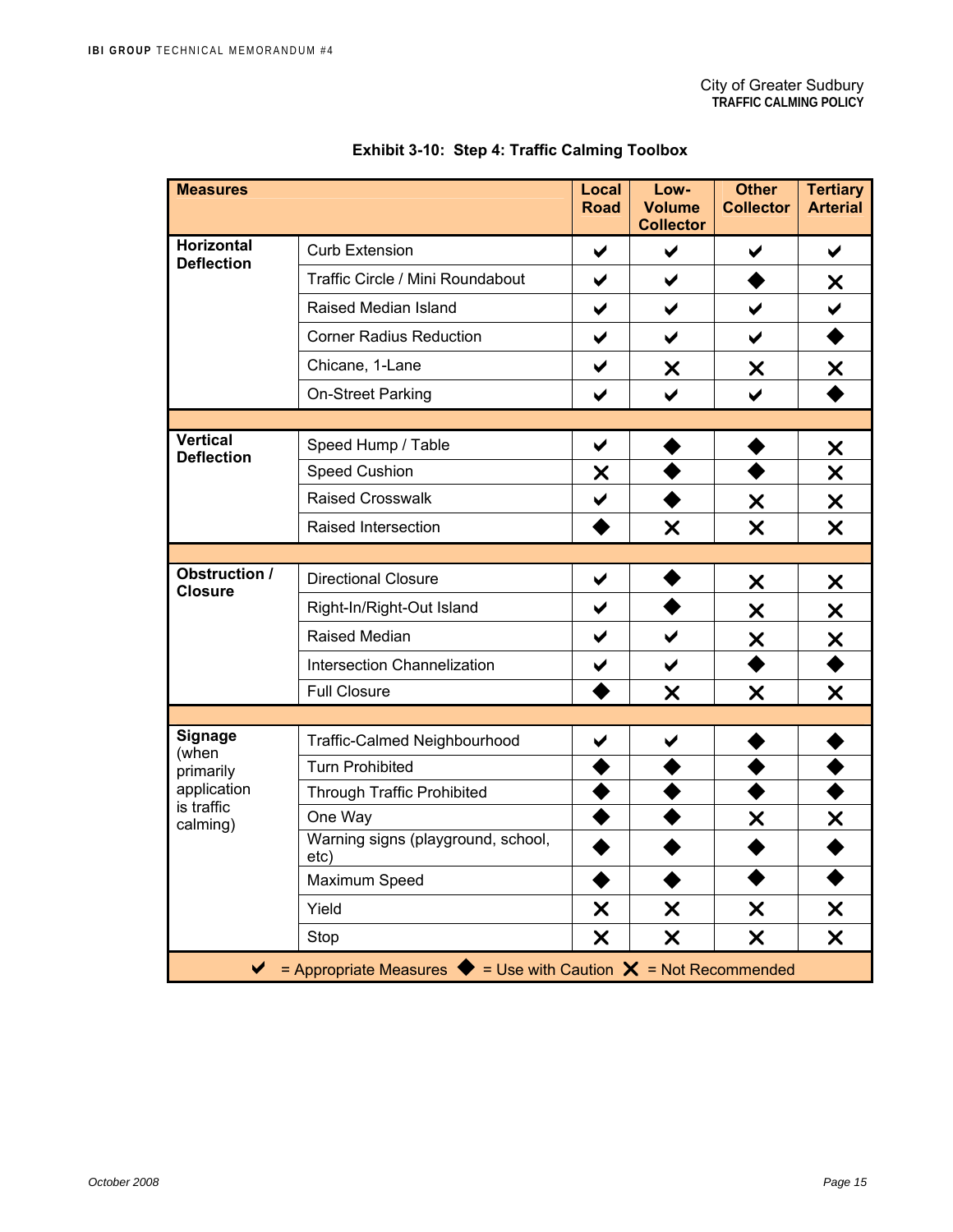#### **3.1.5 STEP 5: PROJECT SELECTION AND COUNCIL STUDY APPROVAL**

In this step, staff prepare preliminary estimate ranges for the higher-ranking projects and for any projects that may be served through advisory, warning, or traffic control signage features. If a project can be tied into a current or following year's Capital Projects, it shall receive priority. Staff shall then forward a list of the recommended project(s) to Council for approval, in full awareness of the allotted Traffic Calming budget.



**Exhibit 3-11: Step 5: Project Selection and Council Approval** 

#### **3.1.6 STEP 6: DESIGN, PUBLIC SUPPORT, FINAL COUNCIL APPROVAL, IMPLEMENTATION**

**Exhibit 3-12** shows the final step of design, approval and implementation. Once Council approves a project or series of projects in principle and the funding envelope is established (Step 5), a public support component is to be initialized to determine residential support for traffic calming measures to be implemented. If the required support is realized, a detailed plan shall be developed. City staff or a consultant shall prepare a preliminary design receiving input from City departments, including emergency, fire and transit, as well as residents. This plan shall be sent back to the public for final comment and forwarded to Council for implementation approval.

#### **A minimum 50% response rate from affected residents with 60% support shall be required to proceed with the development of a Traffic Calming Plan. The same requirements shall apply to public approval of a recommended plan.**

After the final plan is developed by the City or its consultant and is endorsed by the public, its funding source is to be identified. Possible funding sources include the Long Range Capital Forecast or an Annual Traffic Calming Budget. The plan shall then be sent to Council for final approval. Upon final Council approval, the process shall commence of tendering, implementing and evaluating/monitoring the plan.

If the request is rejected at any point in the process, the applicants and affected residents shall be notified in writing, and traffic calming shall not be considered for the same section of road for a predetermined period of time. The recommended time frame is two years. Requests may be rejected on the basis of:

- Failure to meet the minimum screening criteria;
- Lack of public support; or
- Council rejection.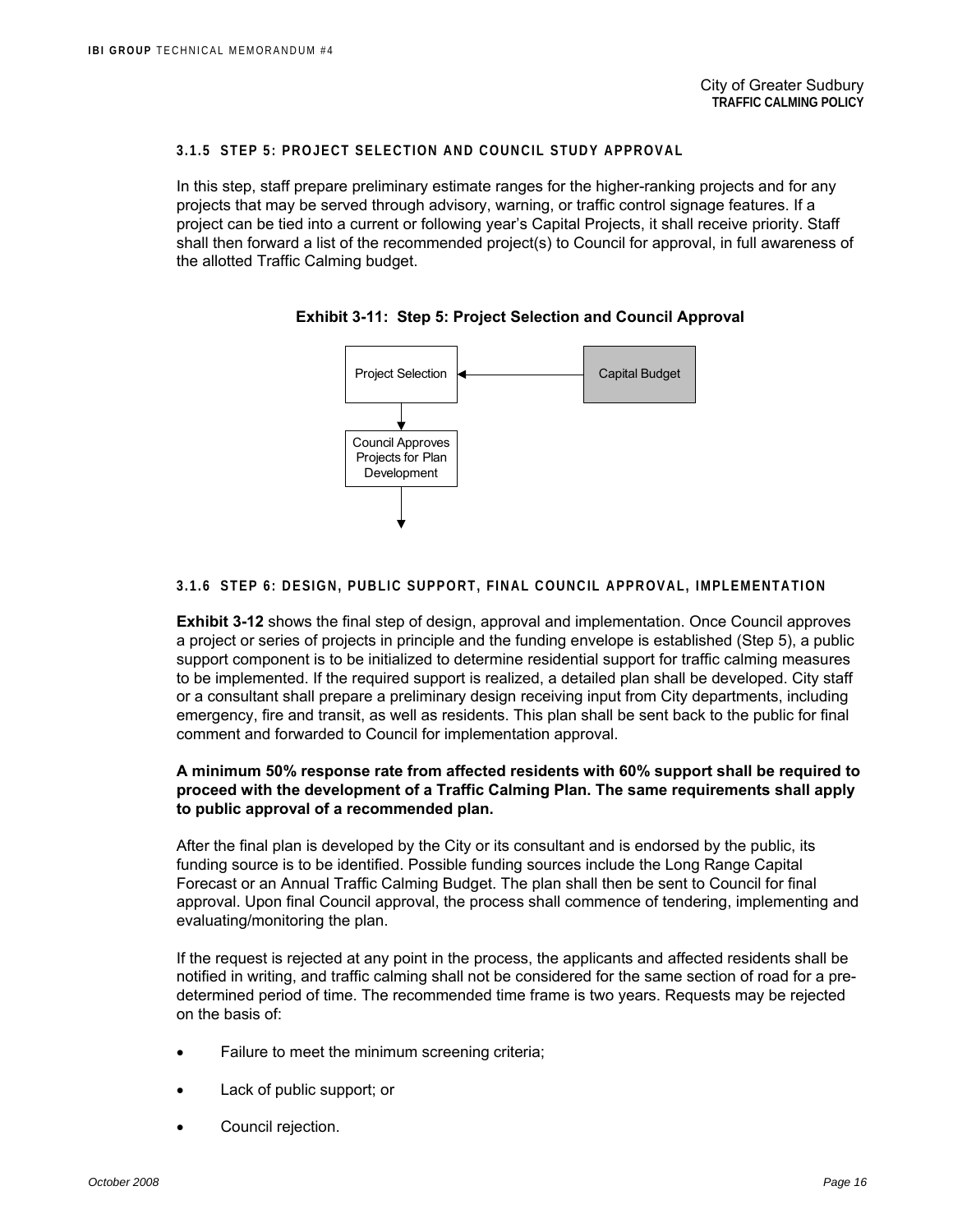

#### **Exhibit 3-12: Step 6: Design, Approval, Implementation**

### **3.2 Public Awareness and Involvement**

As discussed throughout this policy, public involvement is critical to the traffic calming process. The same residents and community groups who object to traffic conditions in their neighbourhoods are the same residents and community groups who must live with whatever solution is ultimately implemented. The City of Greater Sudbury traffic calming policy shall continue to support and encourage public requests for traffic calming, as residents often have the greatest knowledge and understanding of traffic conditions in their neighbourhoods.

City staff shall initiate a public involvement process once a requested site has been established as a candidate for implementation in Step 5 of the process. At a minimum, two public meetings will be held with affected residents, as follows:

- 1. Project initiation meeting:
	- Describe the purpose, objectives, process and timelines of the study;
	- Describe the study approach and methodology;
	- − Review initial preliminary findings based on a review of background information;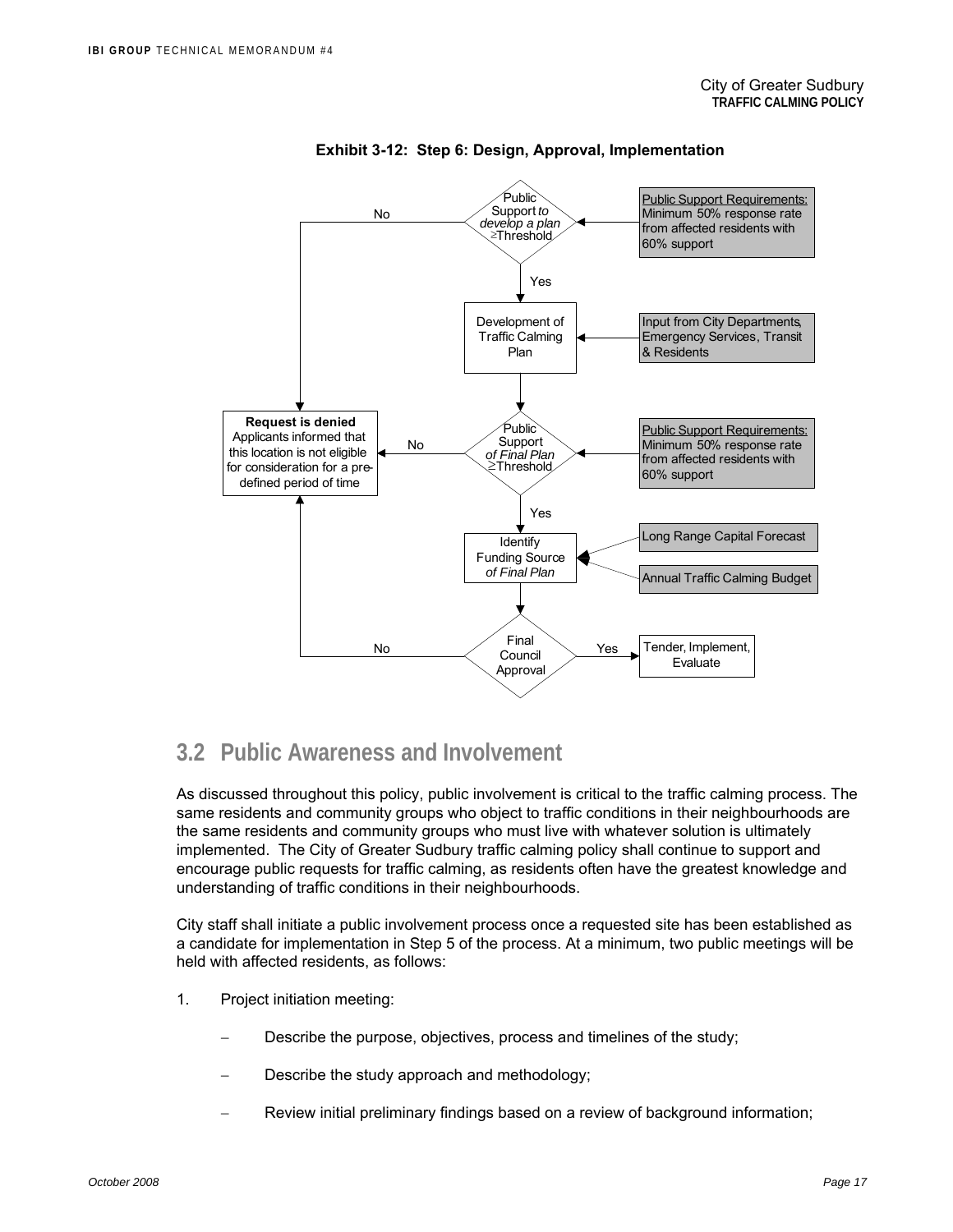- Provide examples of typical solutions to traffic issues;
- Receive community input on current traffic and safety problems in the neighbourhood; and
- − Initiate survey process for plan development.
- 2. If the public support level satisfies minimum criteria, a meeting shall be held after the draft traffic calming plan is developed:
	- − Review the draft traffic calming plan and receive public input; and
	- − Initiate survey process for final plan approval.

If input and comments received at meeting #2 suggest that the final plan will differ significantly from the draft plan, the plan approval petition process should be deferred and a third meeting should be held to review the revised plan.

All meetings are to be advertised in the newspaper, the City of Greater Sudbury website and in community centres or other places of interest within the affected neighbourhood. In addition, meeting notice flyers should be hand delivered to all homes in the study area whenever possible. Two weeks notice is required for all public meetings.

Neighbourhood and resident responsibilities include:

- Identify traffic related issues in the neighbourhood;
- Respond to all surveys;
- Attend public meetings for traffic calming studies;
- Approve or reject the development of a traffic calming plan;
- Select from the options presented by staff, traffic calming concepts which address the identified issues; and
- Approve or reject the implementation of the preferred traffic calming plan.

### **3.3 Community Initiatives**

A number of community initiatives should be considered prior to the decision to implement traffic calming, or in conjunction with it. Often, these will incur little to no cost to the City using existing resources, frameworks and materials. Some possible initiatives that may address driver behaviour and traffic concerns include:

• **Community-Based Publications and Events:** Neighbourhoods and Business Improvement Areas often publish their own newsletters and bulletins, or maintain their own websites. These are excellent resources for spreading the word of traffic concerns within an area, especially to neighbourhood residents who may themselves be a component of the traffic problem, e.g. speeding on local roads. City staff could be invited to submit articles, advice or recommendations for the newsletters and websites, or to attend community meetings and events to listen to residents' concerns.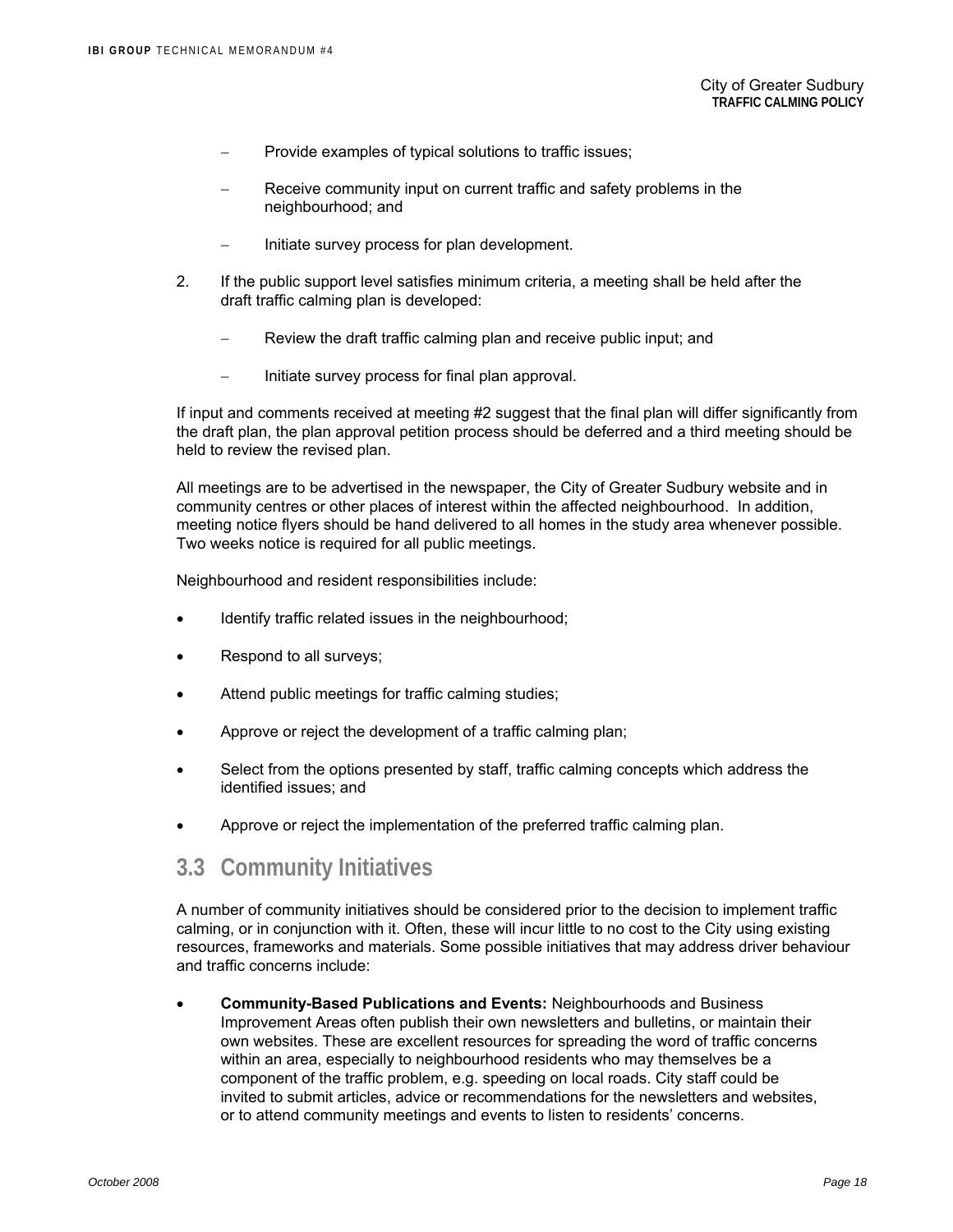- **Speed Watch Program:** The Traffic and Transportation Section already invites City residents to participate in its Speed Watch Program, in partnership with the Greater Sudbury Police Service. Speed Watch is an initiative to reduce speeding on area roads through public awareness and community action. A portable radar unit is available for loan to citizens of the City of Greater Sudbury. Volunteers monitor traffic in their neighbourhood and submit results to the Traffic and Transportation section. If City employees confirm results, the Greater Sudbury Police Service will schedule and conduct, within a reasonable time frame, a "zero tolerance" speed enforcement campaign in the area identified by Speed Watch volunteers. Licence numbers of vehicles observed exceeding municipal speed limits will also be submitted to Greater Sudbury Police;
- **City of Greater Sudbury Publications**: the City provides a wealth of information on its website related to traffic and transportation, including the city's official plan, transit schedules, street and walking trail maps and information regarding the roadway classification system and its intended functions. Additional information may be available at City Hall or at various service centres. Residents should be aware of the availability of this material, inasmuch as some of it may begin to address concerns without the need to initiate a request for traffic calming;
- **Trip Reduction Initiatives:** The City maintains a ride-sharing website at http://greatersudbury.carpoolzone.ca. This website, along with business community initiatives including flex-time schedules and work from home arrangements, as well as other programs designed to reduce the reliance on single-occupant vehicle travel, can have a major impact on the number of trips on Greater Sudbury's streets, and may reduce or eliminate the need for many traffic calming requests.

### **4. TRAFFIC CALMING MEASURES**

This section discusses traffic calming measures that have been identified as appropriate for the City of Greater Sudbury. The section aggregates each type of measure into one of four categories and describes the associated advantages and disadvantages. Technical guidelines and figures are provided for some of the more common traffic calming features. These guidelines and figures are based on those found in the *Canadian Guide to Neighbourhood Traffic Calming*, and modified where suitable to reflect needs and conditions of Sudbury.

### **4.1 Horizontal Deflection**

Horizontal deflection measures are those devices which require a motorist to steer around them, altering the vehicle's path within the roadway cross section. Most horizontal deflection devices are appropriate for all roadways, although care needs to be taken when installing higher-deflection devices such as chicanes and traffic circles on higher volume roads.

### **Advantages**

- Effective in reducing average and/or higher operating speeds;
- Devices such as curb extensions reduce road user conflict potential; and
- Devices typically do not impact emergency vehicle response times on lower order roads.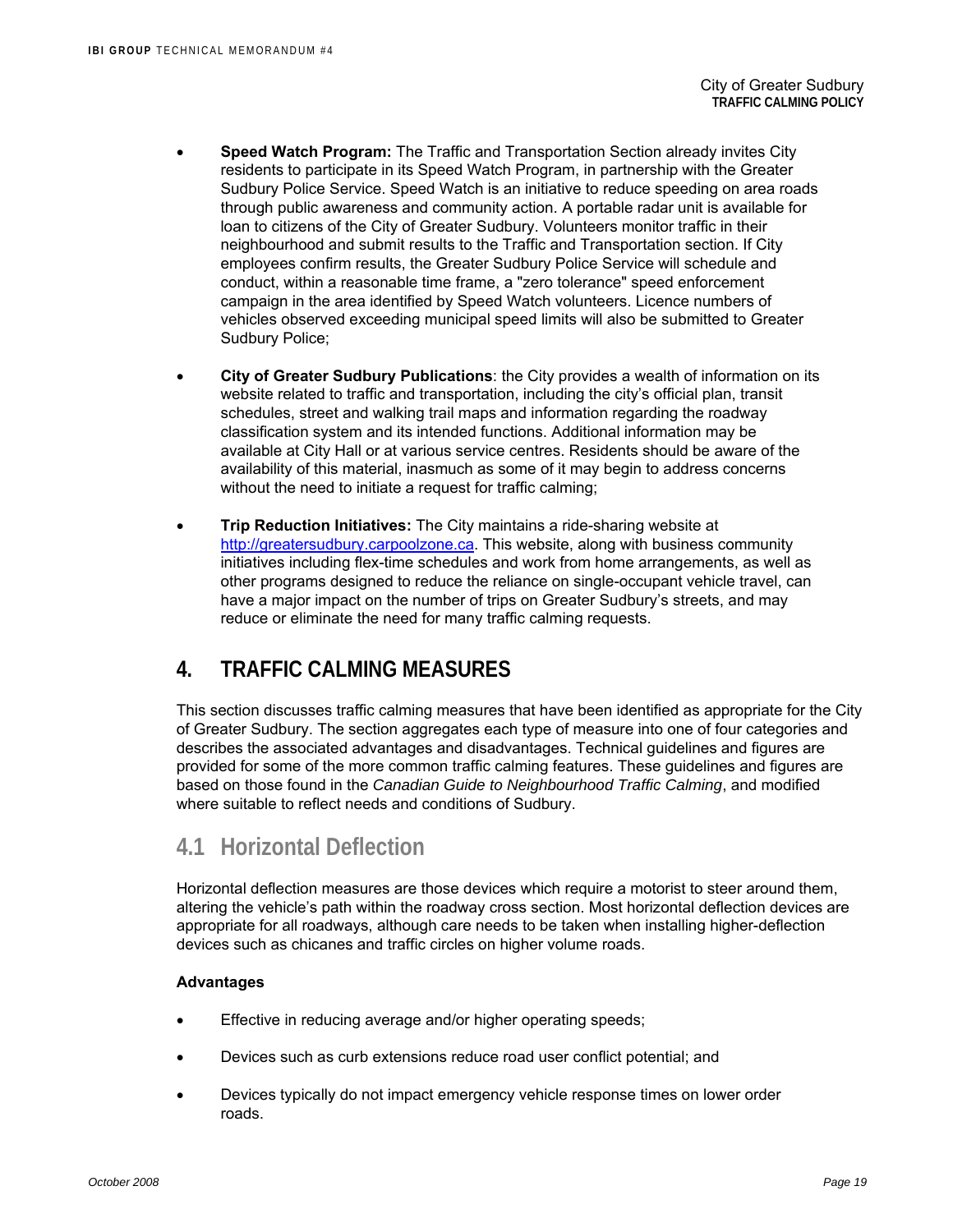#### **Disadvantages**

- Maintenance activities such as street cleaning and snow removal may be complicated in the vicinity of the device;
- A number of the devices may impact transit and cyclist operations due to constrained travel portions of the roadway; and
- Typically do not impact through traffic volumes.

#### **4.1.1 CURB EXTENSION**

Curb extensions (also known as bump-outs) reduce the width of the roadway by extending the boulevard and/or sidewalk into what is currently either a travel lane or a parking lane. They are appropriate for all roadways. For maximum effectiveness, the approach lane width is typically reduced to 3.0 metres on local roads, as shown in **Exhibit 4-1**. For collector roadways and designated cycling routes, the lane width should be 4.3 metres to provide additional room for cyclists. On-street parking will typically be lost opposite a curb extension. Curb extensions are often used at intersections to reduce crossing width, or they can be used in conjunction with median islands or traffic circles.



**Exhibit 4-1: Curb Extensions**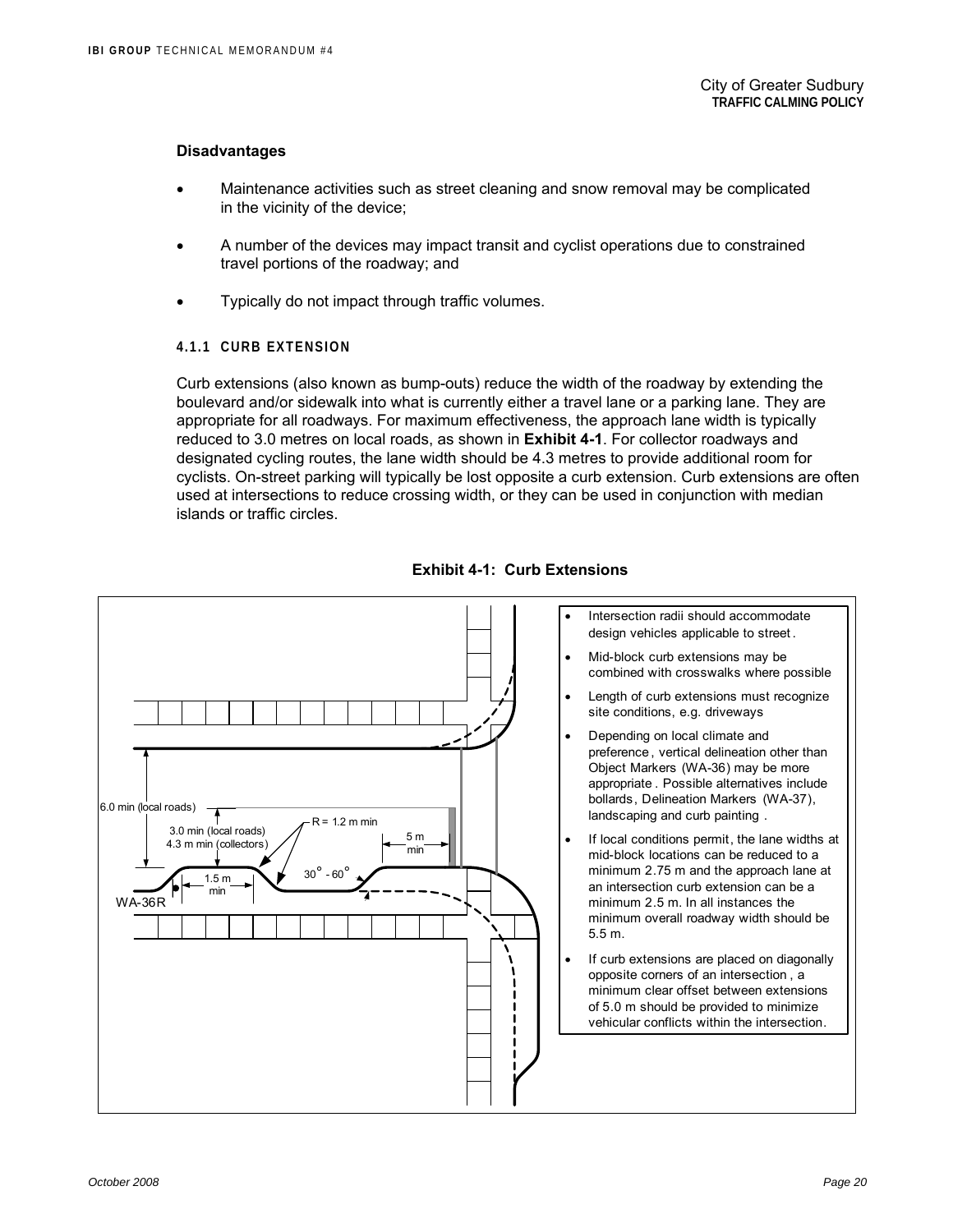

 *IBI Group* 

#### **4.1.2 TRAFFIC CIRCLE / MINI ROUNDABOUT**

Traffic circles and mini roundabouts are not to be confused with modern roundabouts. Modern roundabouts are traffic control devices designed to replace or be used instead of traffic signals. Traffic circles, shown in **Exhibit 4-2**, consist of a raised island constructed in the centre of an intersection. The island is often landscaped. Depending on the location, stop signs at intersections retrofitted with traffic circles may be replaced with yield signs. Traffic circles are typically constructed with mountable curbs, to allow for larger vehicles such as buses to pass over them if necessary. While traffic circles are appropriate for local roads and most collectors, care should be taken to ensure the traffic circle design will accommodate the turning path of all vehicles that are expected to use a designated roadway.



 *IBI Group*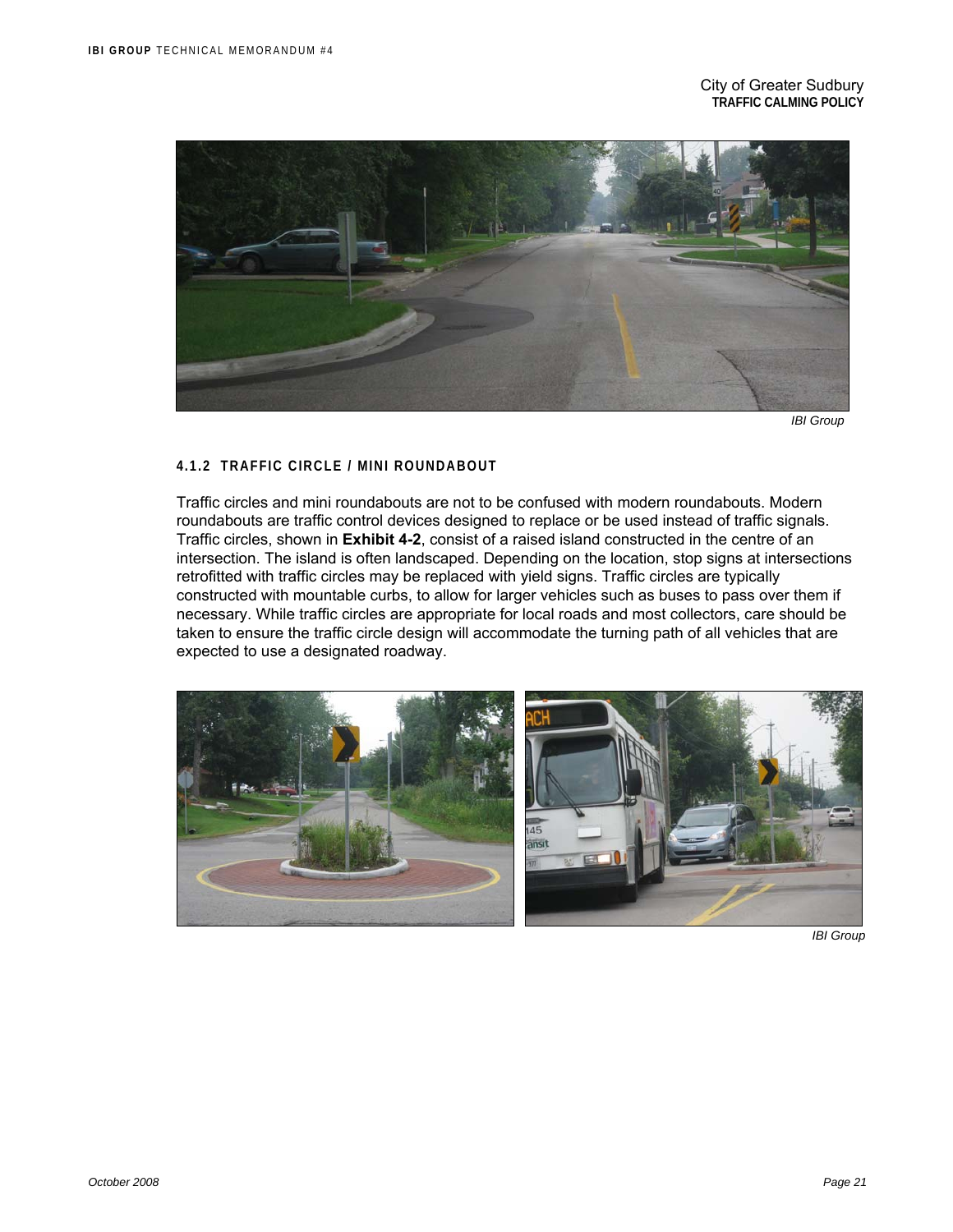

#### **Exhibit 4-2: Traffic Circle / Mini Roundabout**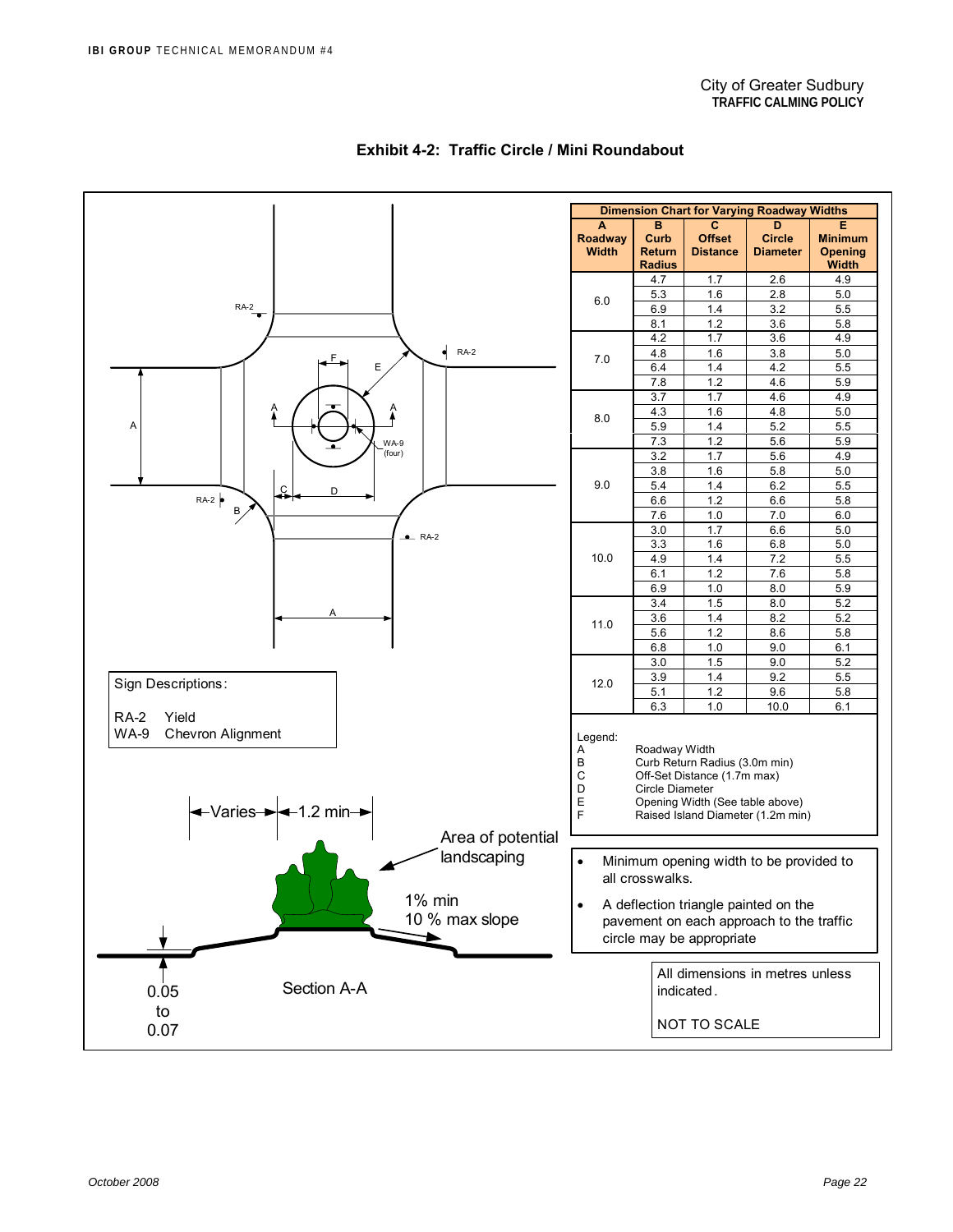#### **4.1.3 MEDIAN ISLAND**

Median islands are constructed with either mountable or barrier curb and are appropriate for all roadways that have the width to support a minimum-1.5 metre island while still maintaining proper travel lane widths, as shown in **Exhibit 4-3**. They are often used in conjunction with curb extensions to create a chicane effect. Median islands can be constructed at any length; often driveway spacing is the limiting factor. Median islands can be landscaped and should be signed at either end to alert motorists. Consideration should be given to on-street parking that is lost with the construction of a median island.

**Exhibit 4-3: Median Island** 

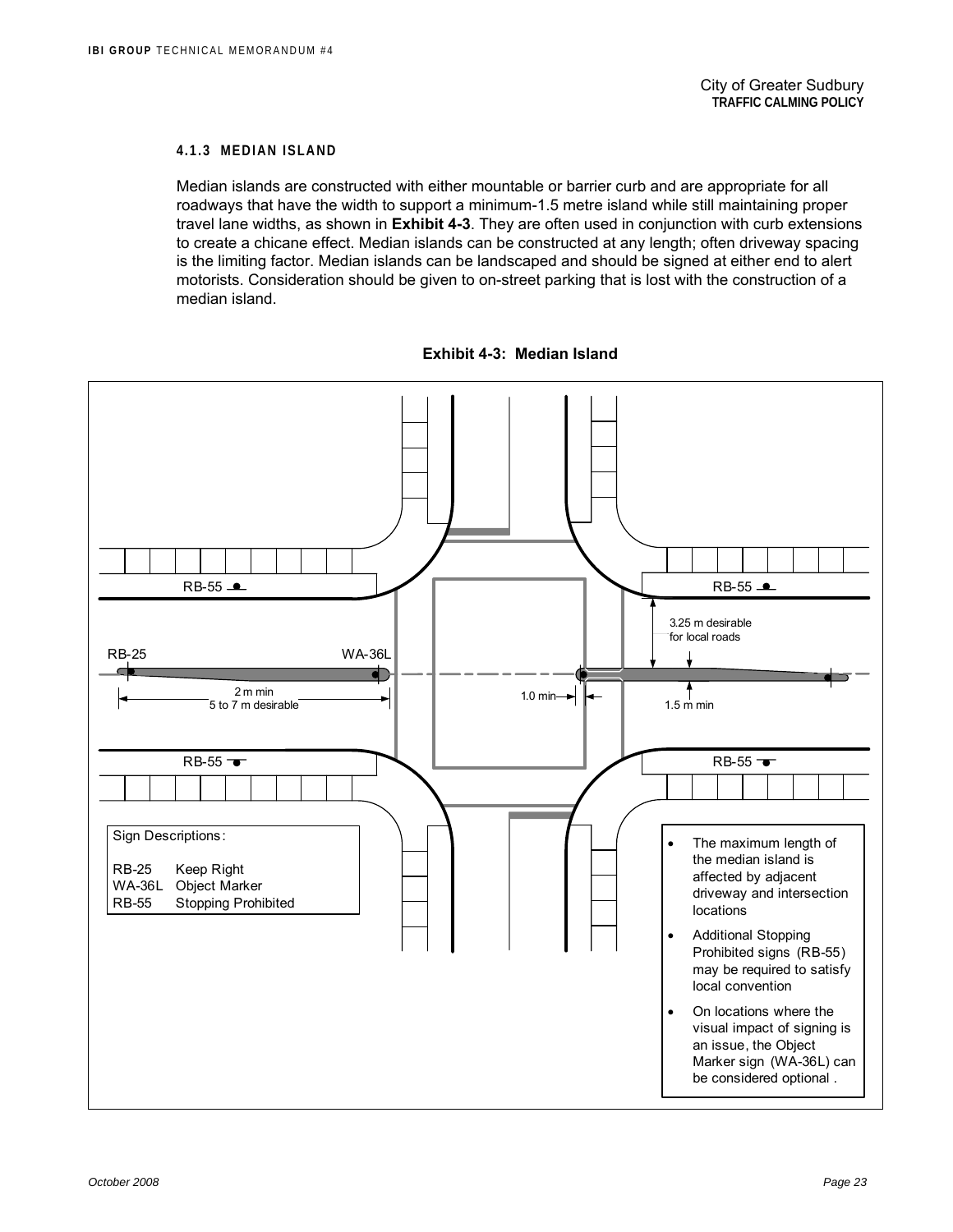#### **4.1.4 CORNER RADIUS REDUCTION**

Corner radii should be designed as small as possible, only large enough to accommodate the largest design vehicle expected to use a particular road. Small-radius corners reduce crossing distance for pedestrians and force motorists to slow when turning.

#### **4.1.5 CHICANES**

A chicane can be used to reduce the width of a section of road to one lane, thereby forcing one direction of traffic to stop and allow the other to pass. One-lane chicanes shall only be used on local roads, and should only be used on those experiencing high volumes and with approximately equal directional splits, or the associated reduction in traffic volumes will be minor.

Two-lane chicanes offer little in the way of volume or speed reduction and should not be used as traffic calming measures. They often have the unintended consequence of allowing drivers to straddle the centre line, as one might do on a winding road, potentially increasing crash potential. A more suitable two-lane chicane effect can be accomplished through curb extensions and centre medians.

#### **4.1.6 ON-STREET PARKING**

On-street parking is an inexpensive and practical traffic calming measure. It reduces the width of the road and causes motorists to reduce their speeds. It should be considered wherever possible, prior to, and in conjunction with, the implementation of physical traffic calming devices.

### **4.2 Vertical Deflection**

Vertical deflection devices change the motorist's path in the vertical plane. As such, they are primarily intended for use on local streets and low volume collector roads. Vertical deflection devices are not permitted for use on transit routes or designated primary emergency routes.

#### **Advantages:**

- Effective in reducing operating speeds
- Do not impact local access

#### **Disadvantages:**

- Devices have the potential to impact emergency vehicle response times, as they are required to slow down for the devices to ensure they do not injure patients/passengers or damage their vehicles
- Devices may increase maintenance requirements
- Typically do not impact through traffic volumes significantly

#### **4.2.1 SPEED HUMPS AND TABLES**

Speed humps are appropriate for all local streets and low-volume collector roadways that do not serve as transit or primary emergency response routes. Speed tables, which have a longer profile, may be considered with caution on higher-volume collectors. Speed tables should not be used on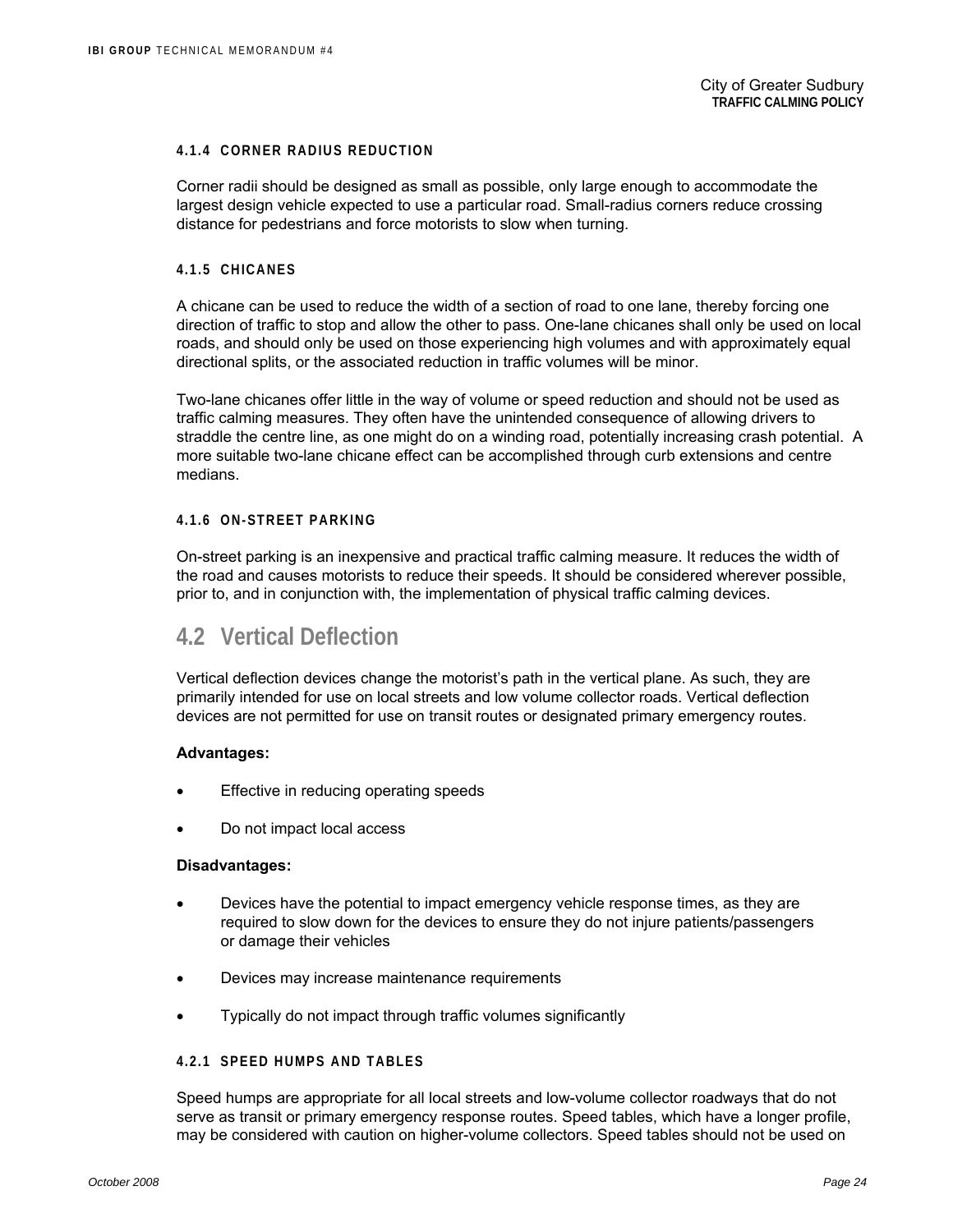roads posted at 30 km/h, because vehicles will not have to slow down to pass over them. **Exhibit 4-4** shows the recommended dimensions of speed humps and tables.



#### **Exhibit 4-4: Speed Humps and Tables**

#### **4.2.2 SPEED CUSHIONS**

Speed cushions are similar to speed humps or tables, except that they have channels cut into them, approximately the width of a large vehicle, to allow such vehicles to pass over them without slowing down considerably. Some jurisdictions allow speed cushions to be used on transit or emergency routes. In Greater Sudbury, since no vertical deflection of any sort is to be used on transit or emergency routes, speed cushions should only be used, and with caution, on roads where truck traffic is permitted yet traffic calming is still warranted. The cushions will allow truck traffic to pass through relatively unencumbered.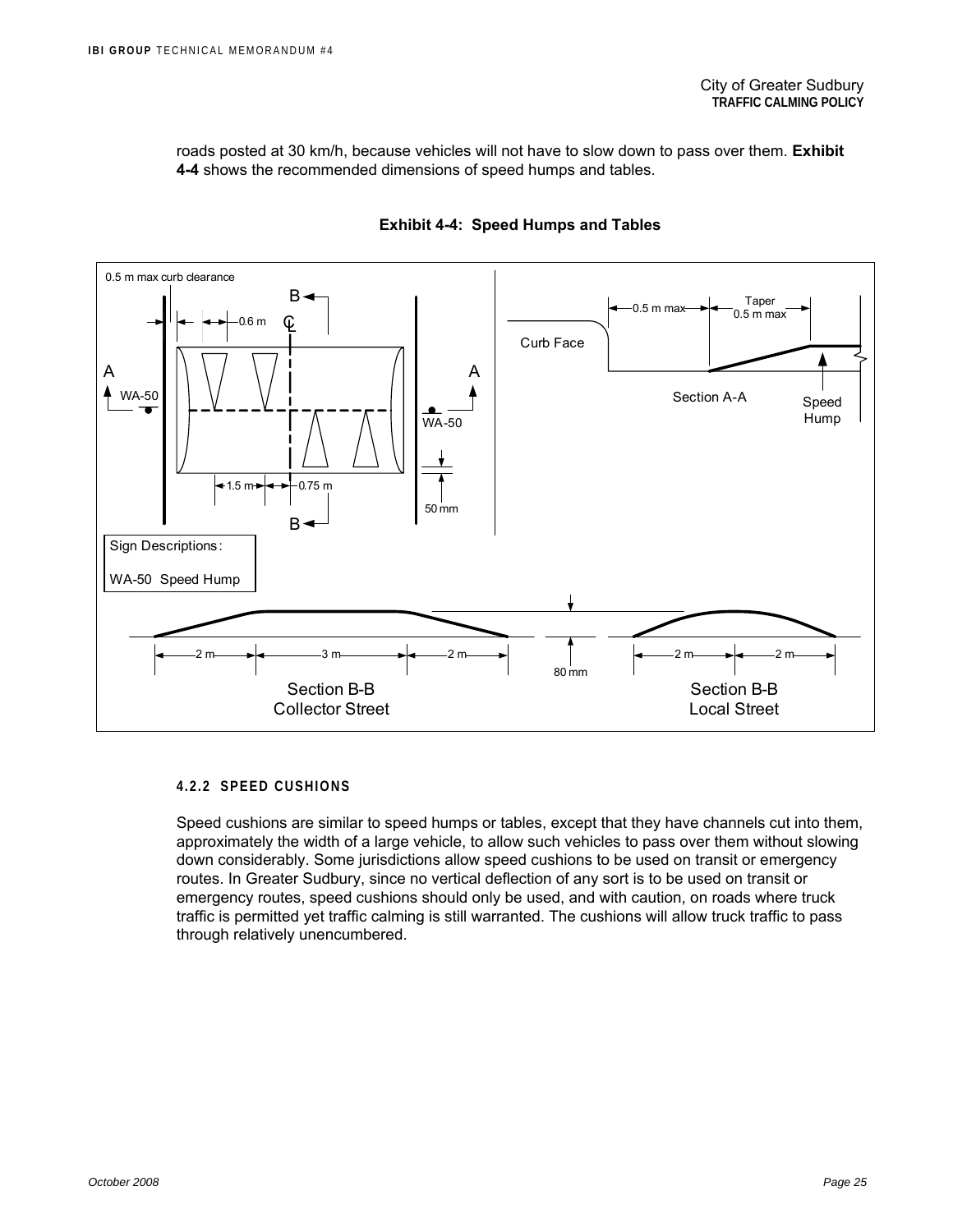

 *San Francisco Municipal Transportation Authority* 

#### **4.2.3 RAISED CROSSWALKS**

Raised crosswalks, often constructed with decorative, textured pavement, serve three purposes: they highlight the functional area of an intersection and reduce vehicle speeds and depending on surface treatment, they may improve the streetscape. Raised crosswalks shall be installed consistent with the city's crosswalk policy, and only on local roads and low-volume collectors that do not serve as transit or emergency routes.



 *Richard Drdul (flickr.com/drdul)* 

#### **4.2.4 RAISED INTERSECTIONS**

Raised intersections are costly to retrofit and minimally reduce vehicle speeds and volumes. Therefore, they are not recommended for use on existing City streets, although the city may allow them at the intersection of two local roads in new developments.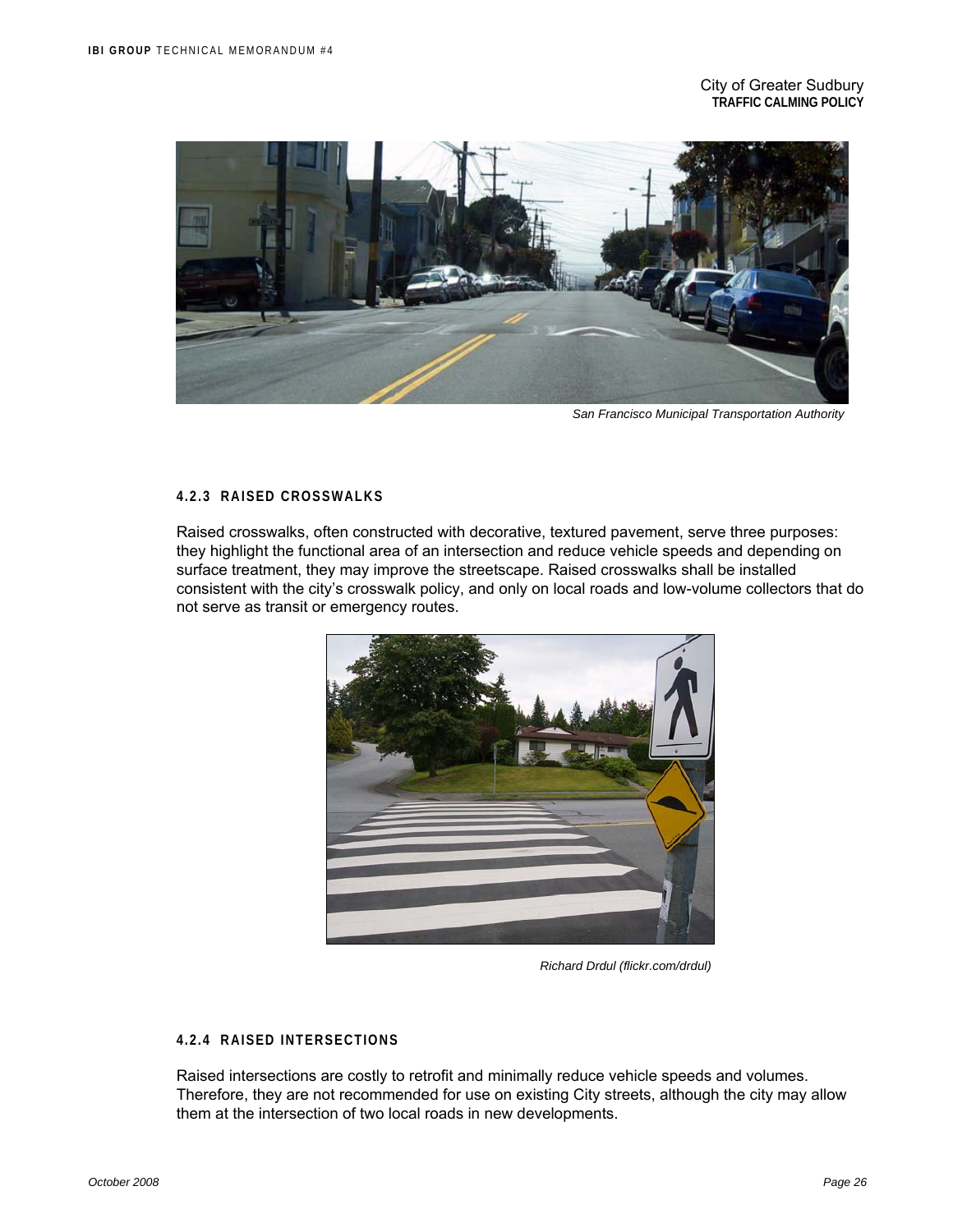#### **4.2.5 OTHER DEVICES**

Rumble strips and textured crosswalks should not be used as traffic calming measures. Rumble strips are designed to alert motorists to changes in roadway conditions by creating both noise and vibration in the vehicle. They are used as traffic calming devices in some communities, but their associated noise makes them largely unacceptable for this purpose. Rather, they should only be used as warning devices when conditions dictate.

Textured crosswalks should not be used alone as a traffic calming measure, but should be considered in conjunction with traffic calming implementations. Textured crosswalks, often constructed with interlocking pavers, can serve to highlight the functional area of an intersection and improve the streetscape. However, they do nothing to reduce vehicle speeds or volumes, and are often both expensive to maintain and limiting to some mobility-challenged pedestrians. Consideration should be given to other methods of creating textured pavement, such as stamped asphalt and concrete, whenever including textured crosswalks as part of a larger traffic calming plan.



*IBI Group* 

### **4.3 Obstruction/Closure**

Included in this category are partial and full roadway closures, intersection diverters, raised medians and right-in-right-out channelized islands. The main purpose of these devices is to reduce infiltrating traffic on neighbourhood streets.

#### **Advantages:**

- Reduces road user conflicts and volumes
- Requires little or no enforcement

#### **Disadvantages:**

- Penalizes local traffic access
- Reduces access to transit, emergency services, delivery service, etc.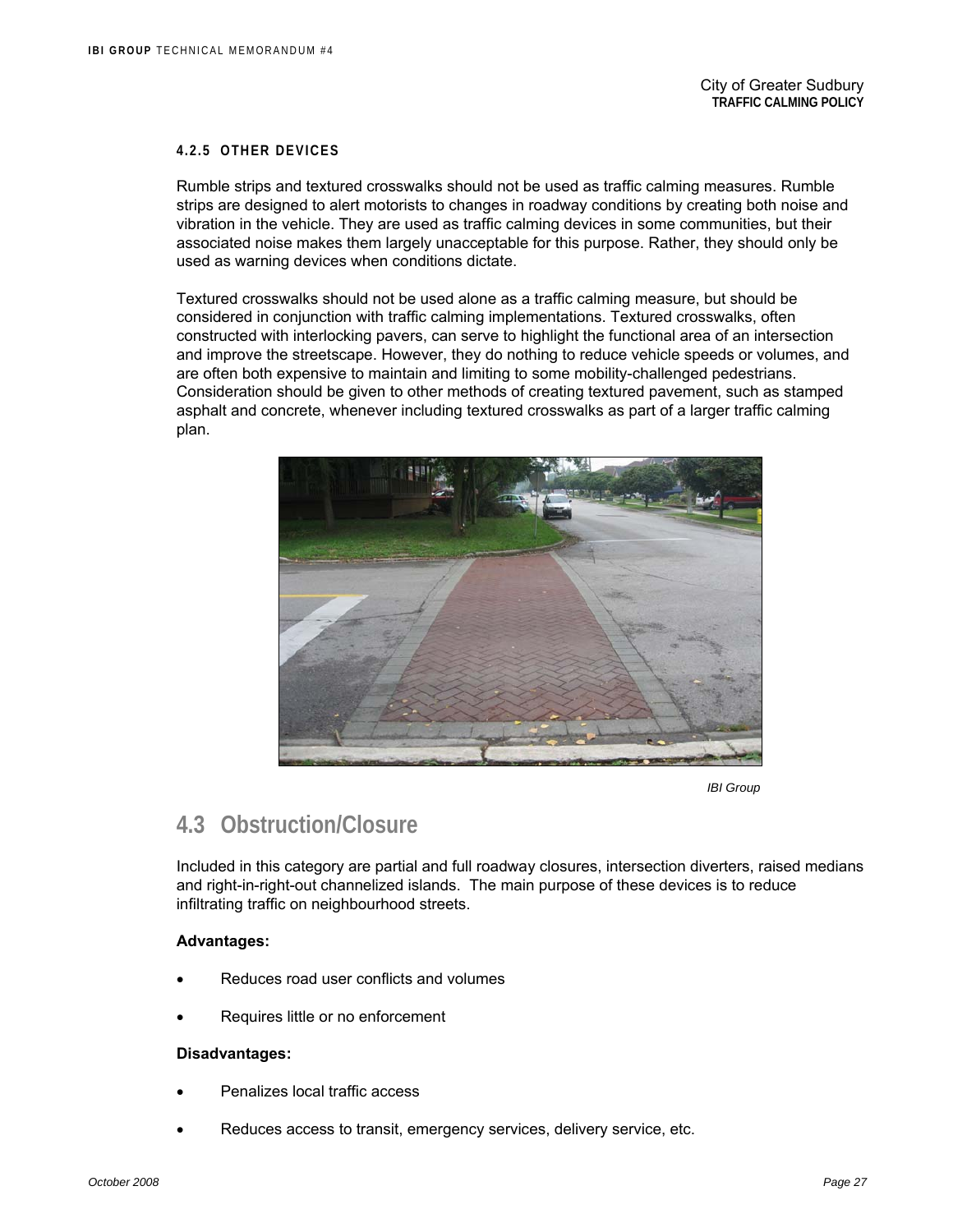- Complicates road maintenance efforts in the vicinity of devices
- Potential to divert both local and through traffic to parallel or alternative routes

#### **4.3.1 DIRECTIONAL CLOSURES / RIGHT-IN, RIGHT-OUT ISLANDS**

Compliance with these devices relies on the presence of other motorists to deter would-be violators from circumventing the device. As such, they should only be used at the intersection of local roads with lower-volume collector roads. They should also only be used when local traffic has another alternative to access the higher-order road in the direction prevented by the closure.

#### **4.3.2 RAISED MEDIAN**

These raised medians should not be confused with the raised medians discussed above in the horizontal deflection section. These raised medians effectively serve the same purpose as right-in, right-out islands, and should only be used to prevent left turns to and from local streets and lowvolume collector roads. As with directional closures, this type of raised median should only be used when local traffic has another alternative to access the higher-order road in the direction prohibited by the closure.

#### **4.3.3 CHANNELIZATION**

Intersection channelization may be used on all roadways.

#### **4.3.4 FULL CLOSURE**

Full closure should only be considered for local roads and only as a last resort, as it has severe implications on local residents. If considered, care must be taken to ensure that the local traffic affected by the closure does not create unanticipated problems on adjacent local streets.

### **4.4 Signage**

These devices are sometimes used as traffic calming devices and include both regulatory and warning signs, including stop and yield controls, maximum speed, turn prohibitions, 'traffic calmed neighbourhood" signs.

#### **Advantages:**

- Has the potential to reduce vehicle speeds and volumes
- Reduces road user conflicts
- Relatively inexpensive

#### **Disadvantages:**

- Frequent enforcement is required to be effective
- "Traffic calmed neighbourhood" and 'No through traffic" signs are not regulatory signs that can be enforced
- May reduce local access in the case of one-way streets and turn restrictions.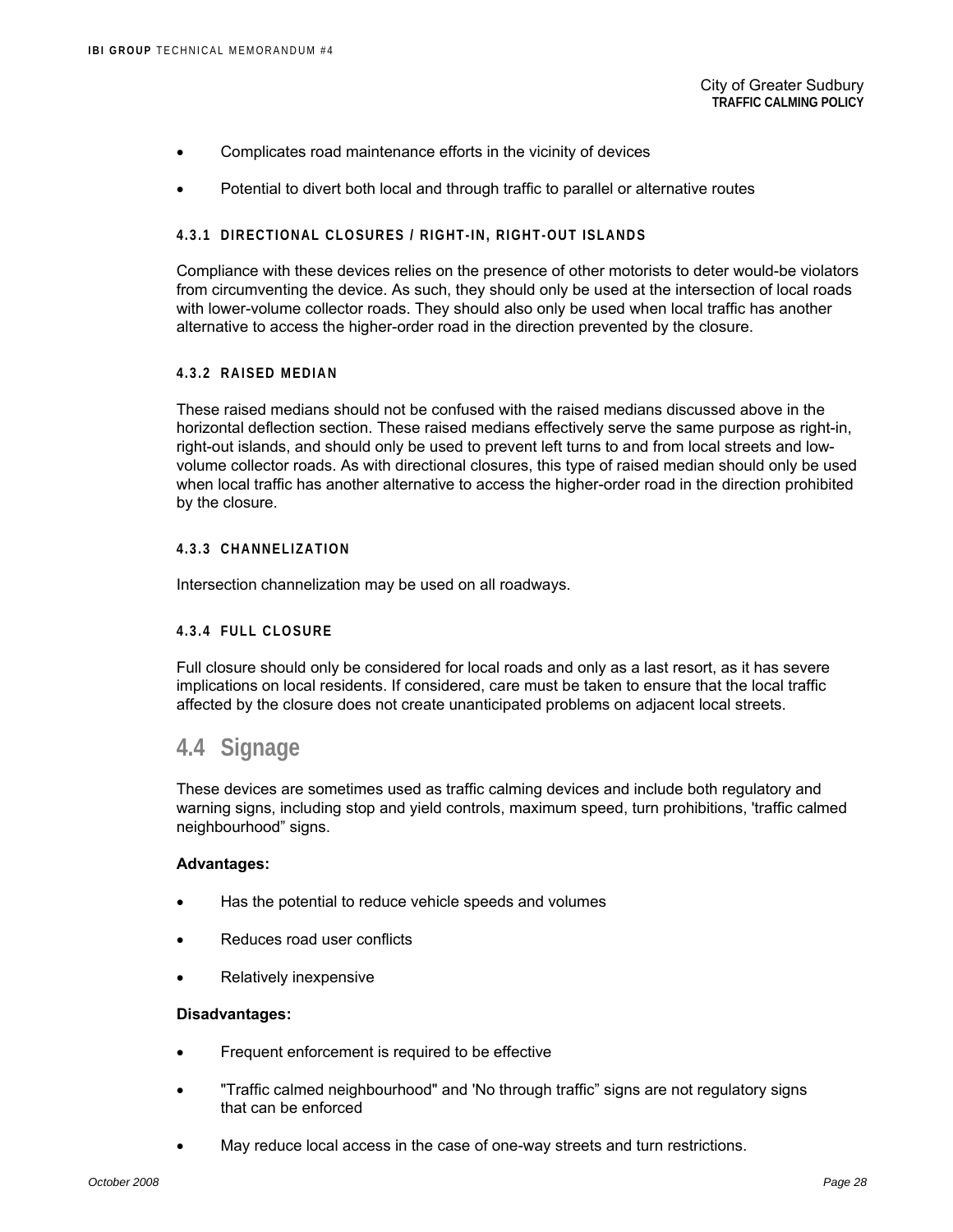#### **4.4.1 STOP, YIELD AND OTHER REGULATORY SIGNS**

Regulatory signs, with the exception of speed limit signs, are not to be used as traffic calming devices within Greater Sudbury. Unwarranted all-way stop signs are not a valid method of calming traffic and should not be installed for that purpose. When intended as traffic calming, maximum speed signs are only to be used in conjunction with other physical devices.

#### **4.4.2 TRAFFIC CALMED NEIGHBOURHOOD SIGNS**

These signs should be considered as part of all traffic calming implementations.



 *Richard Drdul (flickr.com/drdul)*

#### **4.4.3 WARNING SIGNS**

Warning signs shall be considered where appropriate as part of larger traffic calming plans. The *Canadian Guide to Neighbourhood Traffic Calming* offers guidance as to which signs are suggested/required for various installations.





*Richard Drdul (flickr.com/drdul) Richard Drdul (flickr.com/drdul) IBI Group* 



#### **4.4.4 TURN RESTRICTIONS**

Turn restrictions may be considered as traffic calming, but two important points highlight the caution that must be exercised:

They are not self-policing devices, and when used on low-volume roads, do not by themselves deter motorists from making the prohibited movement; and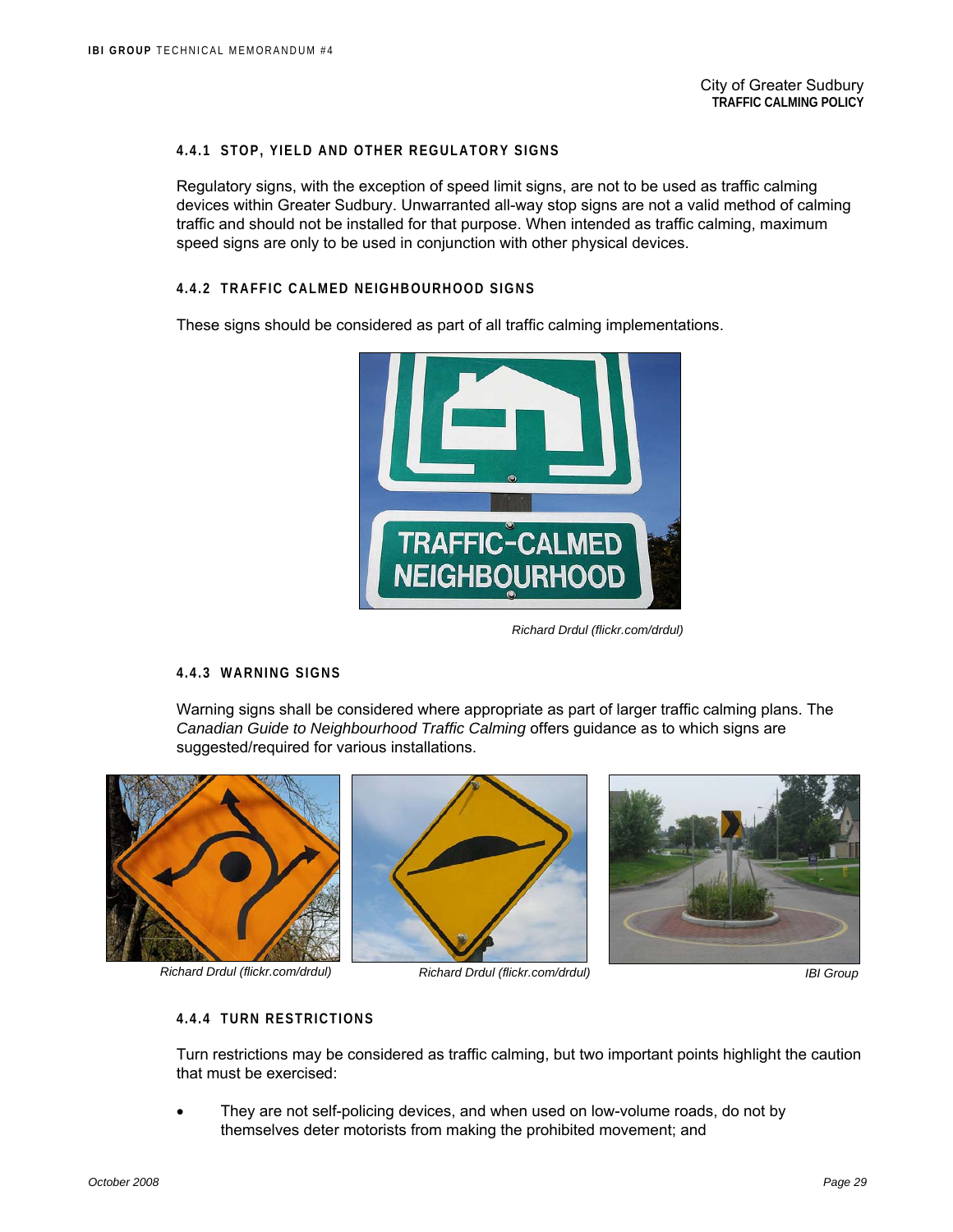• While it is possible under the Highway Traffic Act to enforce turn restrictions at particular times of the day, it is not possible to enforce a "local traffic excepted" plate on a turn restriction sign. If a turning movement is prohibited for some traffic, it must be prohibited for all traffic.

## **5. PLANNING, ENGINEERING AND CONSTRUCTION COSTS**

Most traffic engineering plans can be developed in-house, using existing City, Provincial and TAC guidelines, as well as best practices research from other jurisdictions. For particularly large or complex plans, or when staff resources are short, the services of a consultant may be considered, keeping in mind that consultant costs may range into the tens of thousands of dollars.

Typical recent construction costs are shown in **Exhibit 5-1**. Factors such as land acquisition, utilities, drainage and grading should be expected to influence construction costs.

| <b>Measures</b>                                    |                                                     | <b>Unit Cost</b>                                                 |  |  |
|----------------------------------------------------|-----------------------------------------------------|------------------------------------------------------------------|--|--|
| <b>Horizontal</b>                                  | <b>Curb Extension</b>                               | \$3,000-\$10,000 per side                                        |  |  |
| <b>Deflection</b>                                  | Traffic Circle / Mini Roundabout                    | \$5,000 - \$20,000                                               |  |  |
|                                                    | Raised Median Island                                | \$5,000-\$15,000                                                 |  |  |
|                                                    | <b>Corner Radius Reduction</b>                      | \$3,000 and up, depending on radius                              |  |  |
|                                                    | Chicane, 1-Lane                                     | \$10,000 - \$30,000 per series                                   |  |  |
|                                                    | On-Street Parking                                   | Minor                                                            |  |  |
| <b>Vertical</b><br><b>Deflection</b><br>Speed Hump |                                                     | \$2,000-\$5,000 (depending on width of<br>roadway)               |  |  |
|                                                    | <b>Speed Table</b>                                  | \$5,000-\$20,000 (depending on width of<br>roadway and material) |  |  |
|                                                    | <b>Speed Cushion</b>                                | \$2,000-\$5,000 (depending on width of<br>roadway)               |  |  |
| Raised Crosswalk                                   |                                                     | \$5,000-\$20,000 (depending on width of<br>roadway and material) |  |  |
|                                                    | Raised Intersection                                 | \$20,000 - \$75,000                                              |  |  |
| Obstruction /                                      | <b>Directional Closure</b>                          | \$5,000 - \$25,000                                               |  |  |
| <b>Closure</b>                                     | Right-In/Right-Out Island                           | \$5,000 - \$10,000                                               |  |  |
|                                                    | Raised Median Through                               | $$10,000 - $30,000$                                              |  |  |
|                                                    | Intersection                                        |                                                                  |  |  |
|                                                    | <b>Intersection Channelization</b>                  | \$3,000 and up, depending on length                              |  |  |
|                                                    | <b>Full Closure</b>                                 | \$10,000 - \$30,000                                              |  |  |
| <b>Signage</b>                                     | Traffic-Calmed Neighbourhood,<br>Warning Signs, etc | \$200                                                            |  |  |

#### **Exhibit 5-1: Typical Traffic Calming Construction Costs**

# **6. ANTICIPATED STAFF LEVEL OF EFFORT AND TIMELINES**

The warrant component of the traffic calming process has been specifically designed to require a similar level of effort to a traffic signal warrant. That is, once all of the required input data has been collected, running the warrant spreadsheet should only be a matter of minutes. Much of the required input data is information that is expected to be readily available, e.g.: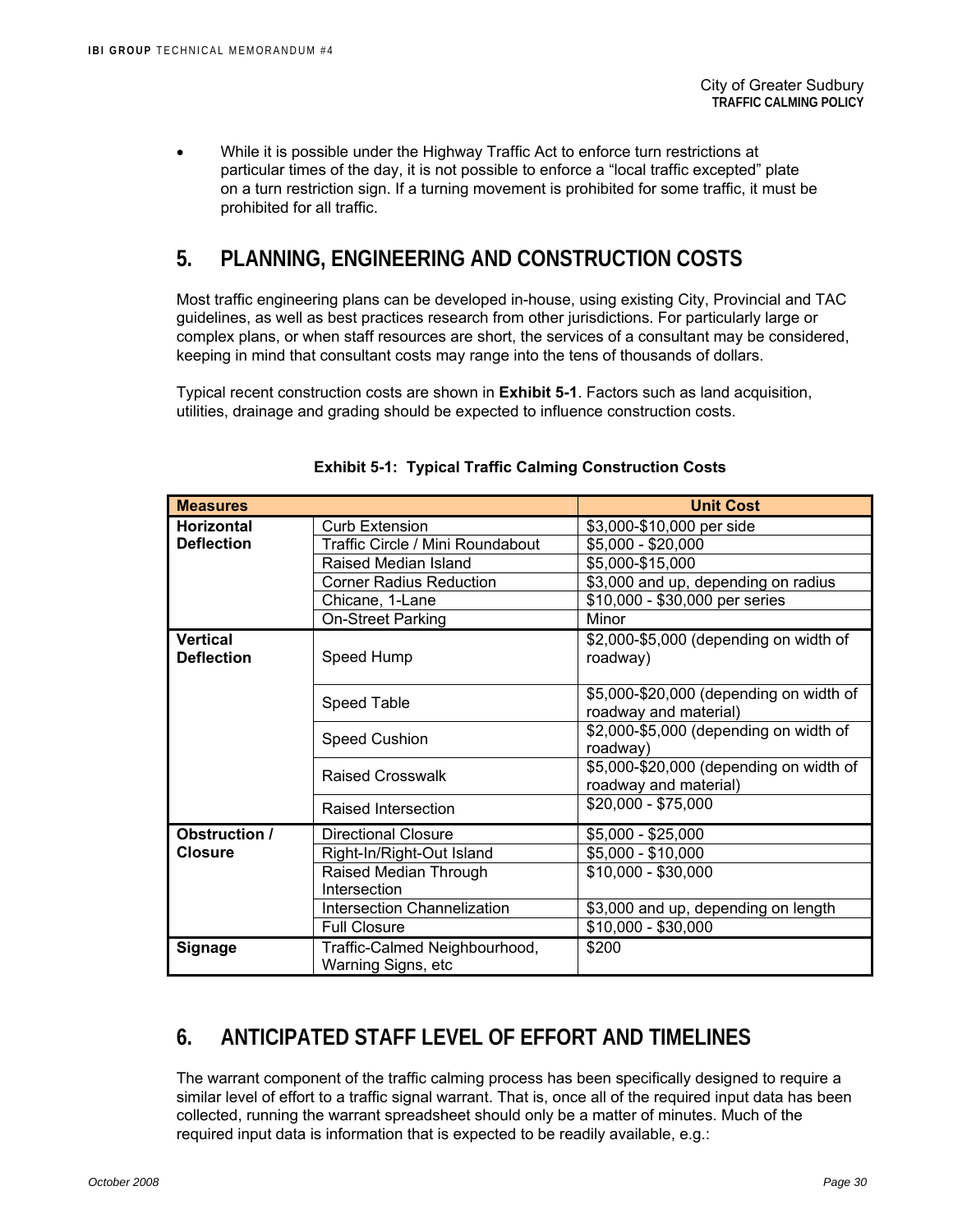- Presence or absence of transit or emergency routes;
- Block length between controlled intersections;
- Land use data:
- Pedestrian facilities and pedestrian generators; and
- Collision data

In many cases, the city will have volume and speed data already on hand for the location. For those locations where this data is not available, it will need to be collected prior to warrant analysis. As discussed above, the most resource-intensive component of the data collection will be the determination of non-local traffic. This report provides guidance on four different methods of estimating non-local traffic percentages.

Additional staff effort will be required once a site is selected for further study. Project initiation, additional data collection, the public consultation process and plan development may take several months. Approval, tender, implementation and evaluation times would generally be consistent with similar-scale capital works projects.

### **7. GLOSSARY**

- **85th Percentile Speed** The speed separating the fastest 15% of vehicles from the slowest 85%;
- **ADT** Average daily traffic, recorded over a 24-hour period;
- **Cut Through Traffic** Traffic determined to neither begin nor end a trip within a defined study area. Typically synonymous with "non-local traffic";
- **EMS** Emergency medical services;
- **FSA** Forward Sortation Area; the first three characters of a postal code;
- **Local Road, Collector, Tertiary Arterial** Three of the roadway classifications used by the City of Sudbury, in increasing order of volume and importance within the overall roadway network;
- **MTO** Ontario Ministry of Transportation;
- **OTM** Ontario Traffic Manual;
- **Pedestrian Facilities** Sidewalks;
- **Pedestrian Generators** Schools, parks, etc to be defined by Sudbury; and
- **VPD** Vehicles per day.

J:\20401\_SudburyTraff\10.0 Reports\Task 4 - Policy\TTRsudubury\_traffic\_calming\_policy2008-10-09.doc\2008-10-10\TP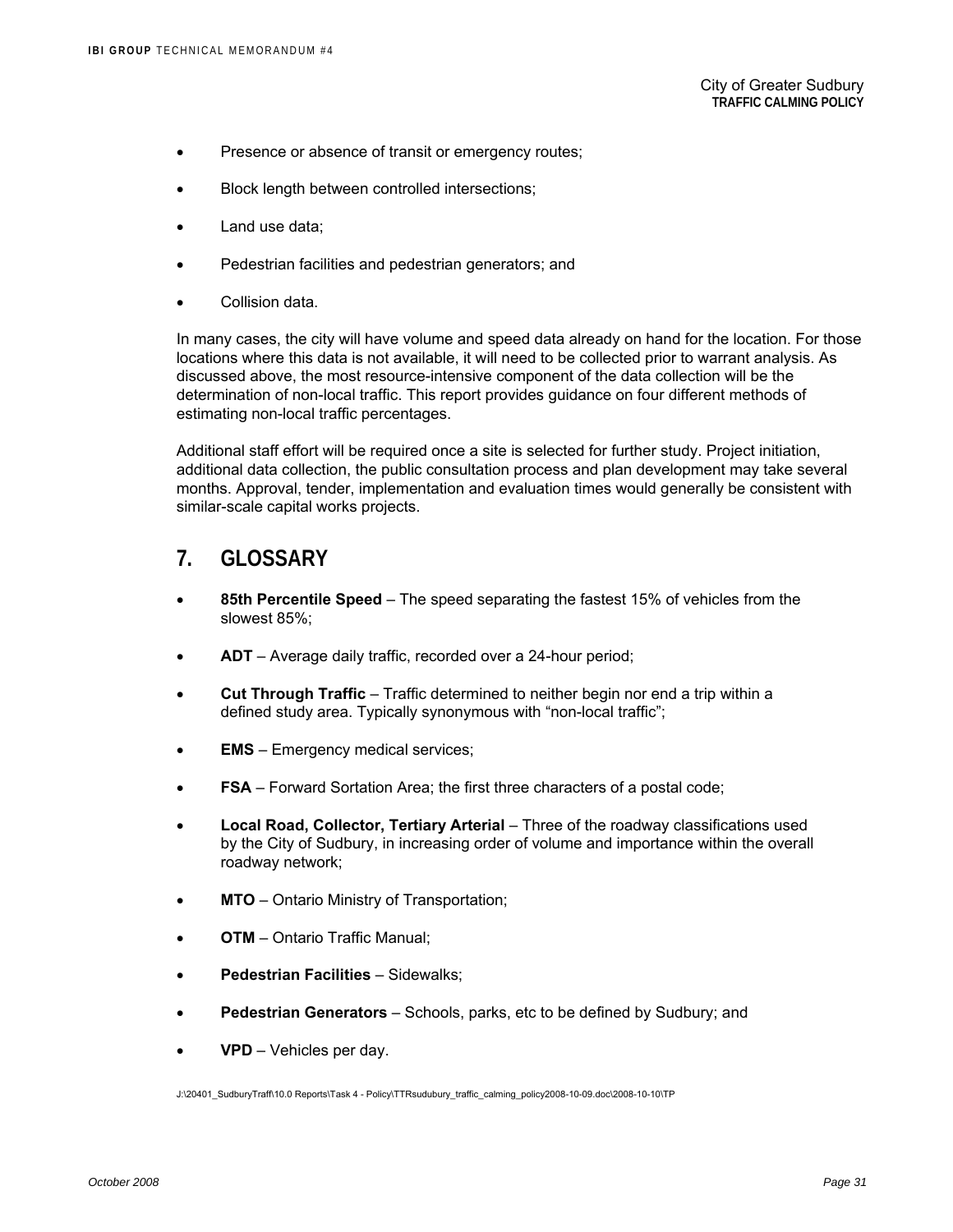**APPENDIX A** 

### **RECOMMENDED TRAFFIC CALMING FRAMEWORK**

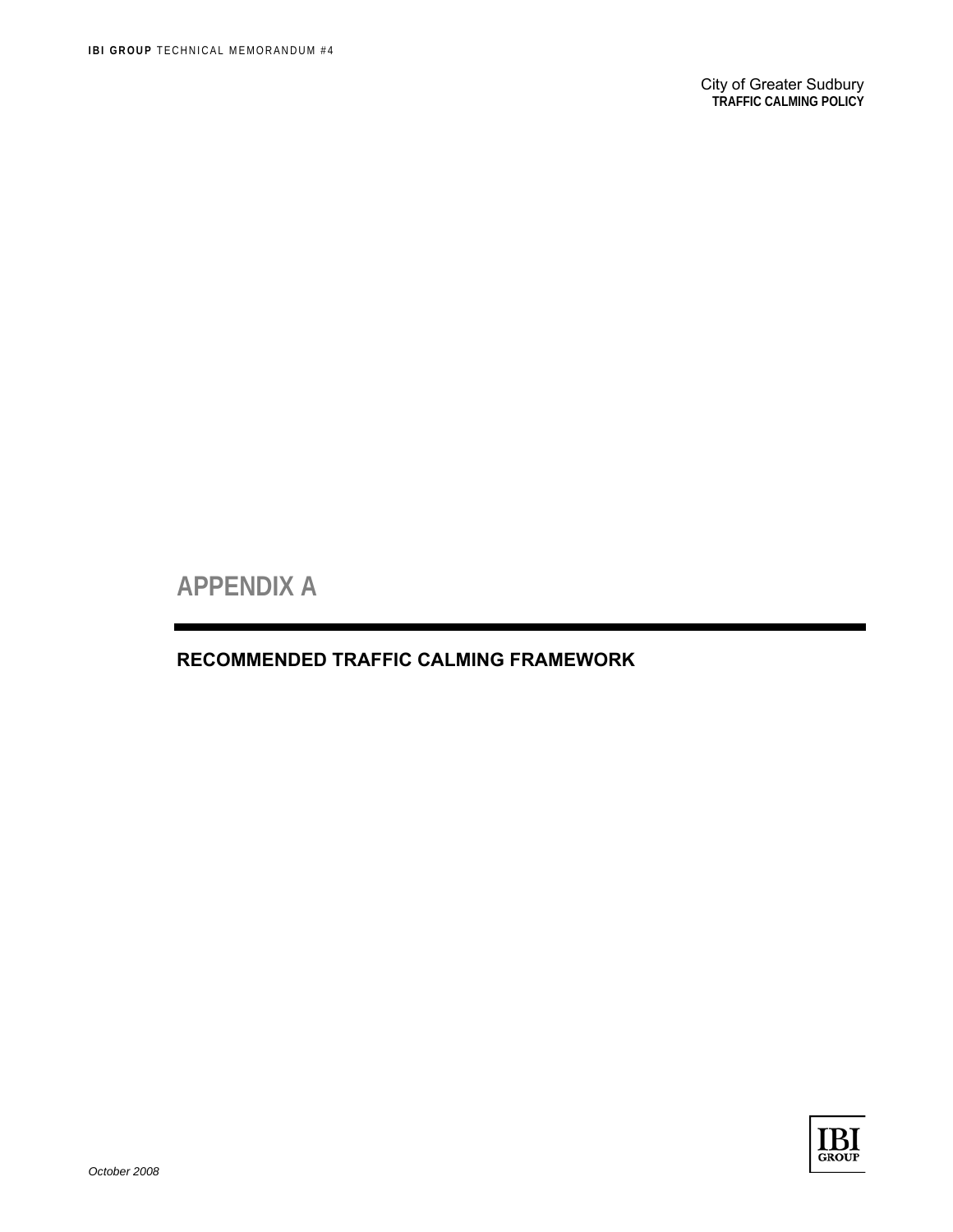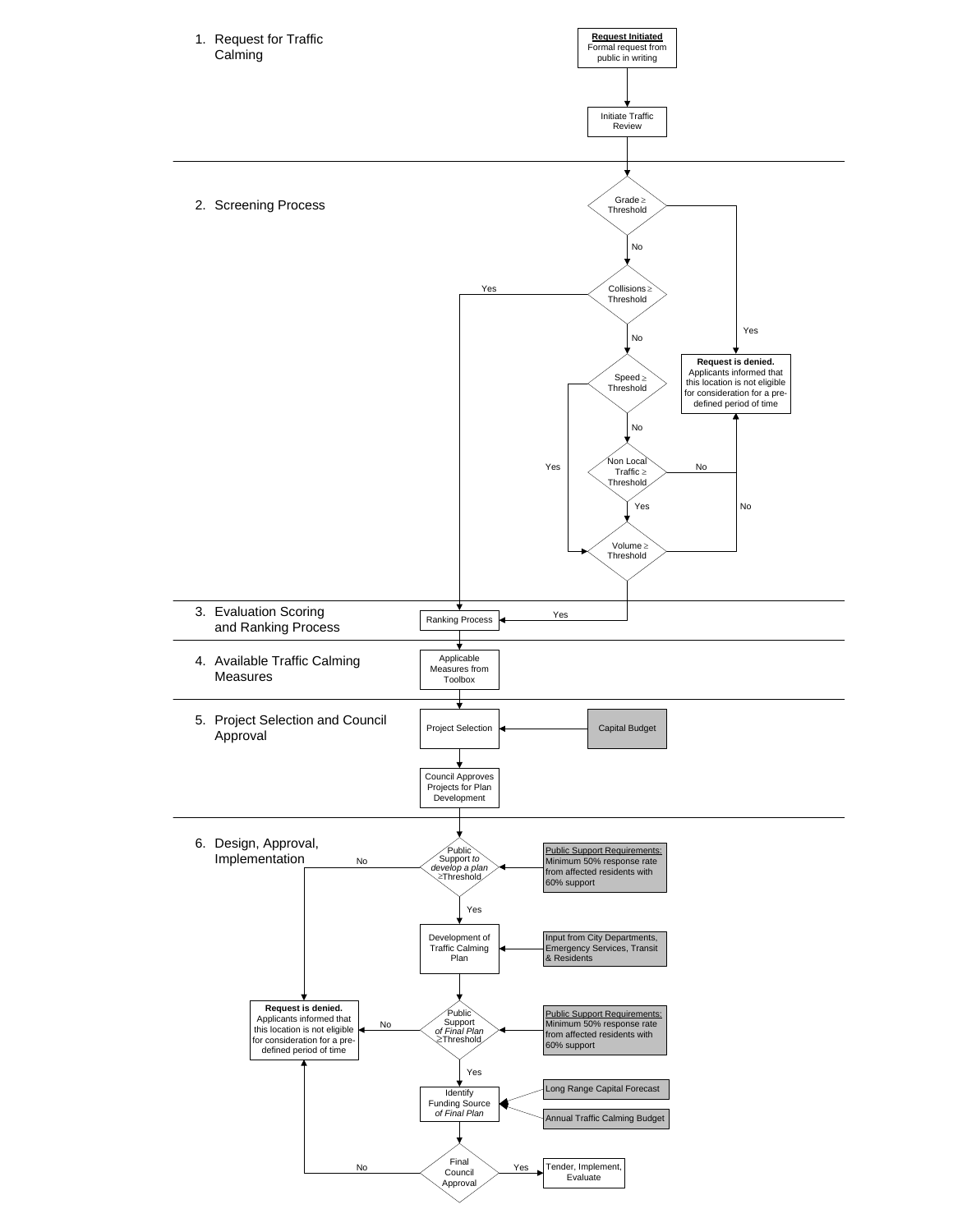# **APPENDIX B**

### **APPLICABILITY AND IMPLICATIONS OF RECOMMENDED TRAFFIC CALMING MEASURES**

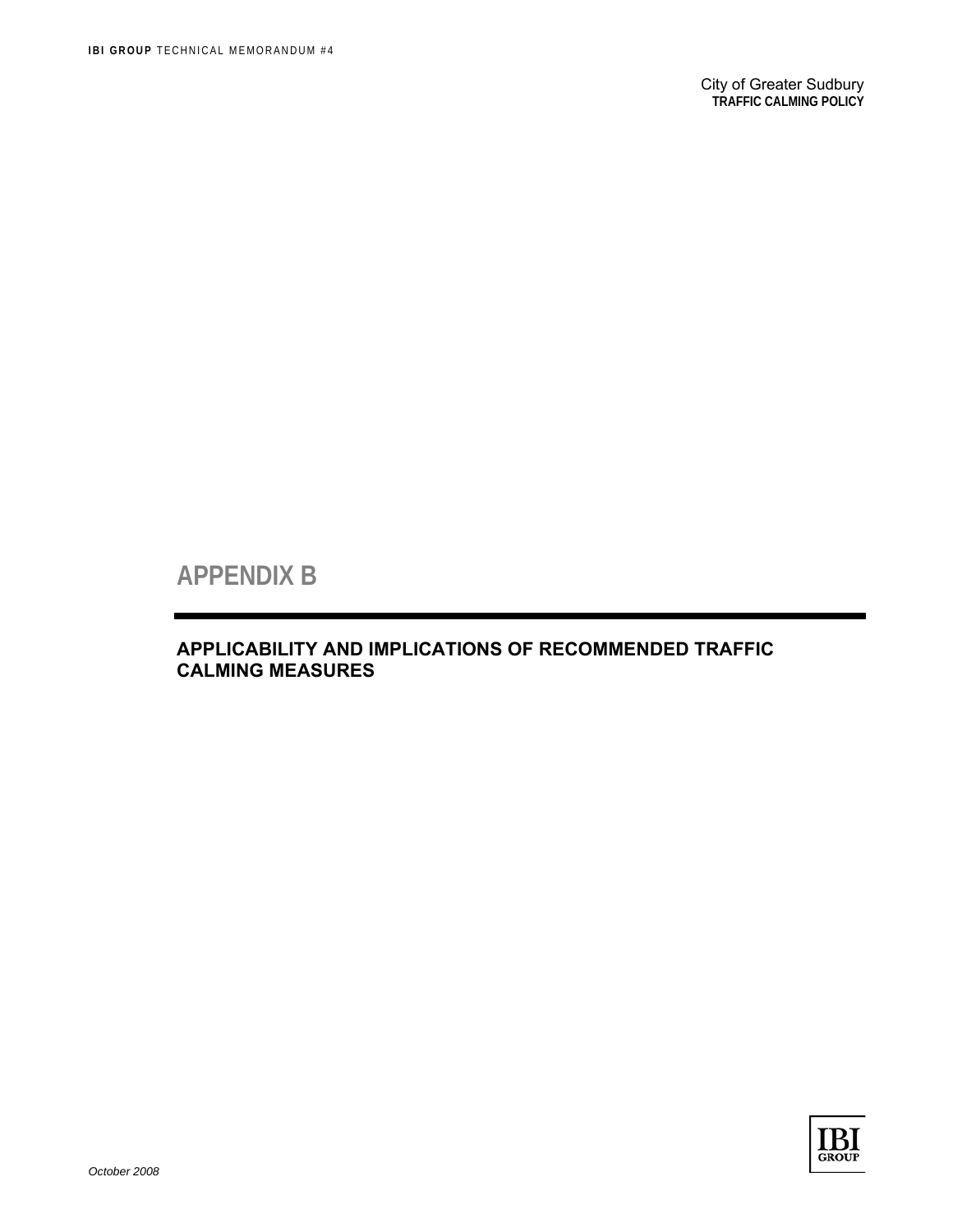| <b>Measures</b>                                                            |                                | <b>Speed</b><br><b>Reduction</b> | <b>Volume</b><br><b>Reduction</b> | <b>Conflict</b><br><b>Reduction</b> | <b>Environment</b>                          |  |
|----------------------------------------------------------------------------|--------------------------------|----------------------------------|-----------------------------------|-------------------------------------|---------------------------------------------|--|
| <b>Horizontal</b>                                                          | <b>Curb Extension</b>          | Ŋ                                |                                   |                                     |                                             |  |
| <b>Deflection</b>                                                          | Traffic Circle / Mini          |                                  |                                   |                                     |                                             |  |
|                                                                            | Roundabout                     |                                  | $\bf O$                           |                                     |                                             |  |
|                                                                            | Raised Median Island           |                                  |                                   |                                     |                                             |  |
|                                                                            | <b>Corner Radius Reduction</b> | D                                |                                   |                                     |                                             |  |
|                                                                            | Chicane, 1-Lane                |                                  |                                   |                                     |                                             |  |
|                                                                            | On-Street Parking              | D                                |                                   |                                     |                                             |  |
|                                                                            |                                |                                  |                                   |                                     |                                             |  |
| Vertical                                                                   | Speed Hump / Table             |                                  | $\bf O$                           |                                     | O                                           |  |
| <b>Deflection</b>                                                          | Speed Cushion                  |                                  | $\bullet$                         |                                     | $\bullet$                                   |  |
|                                                                            | <b>Raised Crosswalk</b>        |                                  | С                                 | D                                   | $\mathbf 0$                                 |  |
|                                                                            | Raised Intersection            | $\bf O$                          | ◯                                 | D                                   | Ŋ                                           |  |
|                                                                            |                                |                                  |                                   |                                     |                                             |  |
| Obstruction /                                                              | <b>Directional Closure</b>     |                                  |                                   |                                     |                                             |  |
| <b>Closure</b>                                                             | Right-In/Right-Out Island      |                                  |                                   | D                                   | D                                           |  |
|                                                                            | <b>Raised Median</b>           |                                  |                                   | D                                   | D                                           |  |
|                                                                            | Intersection                   | r i                              |                                   | D                                   | D                                           |  |
|                                                                            | Channelization                 |                                  |                                   |                                     |                                             |  |
|                                                                            | <b>Full Closure</b>            |                                  |                                   |                                     | D                                           |  |
|                                                                            | <b>Traffic-Calmed</b>          |                                  |                                   |                                     |                                             |  |
| Signage<br>(when                                                           | Neighbourhood                  | $\bullet$                        | ()                                | ◯                                   | $\left(\begin{array}{c} \end{array}\right)$ |  |
| primarily                                                                  | <b>Turn Prohibited</b>         |                                  | D                                 | D                                   | I)                                          |  |
| application<br>is traffic                                                  | <b>Through Traffic</b>         | $\bigcap$                        | $\bullet$                         | $\bf{0}$                            | D                                           |  |
| calming)                                                                   | Prohibited<br>One Way          |                                  |                                   | D                                   | D                                           |  |
|                                                                            | <b>Warning signs</b>           |                                  |                                   |                                     |                                             |  |
|                                                                            | (playground, school, etc)      | $\bullet$                        | $\mathcal{L}_{\mathcal{A}}$       | $\mathbf 0$                         |                                             |  |
|                                                                            | Maximum Speed                  | $\mathbf 0$                      |                                   | $\overline{\phantom{a}}$            |                                             |  |
|                                                                            | Yield                          |                                  |                                   | D                                   |                                             |  |
|                                                                            | Stop                           | $\bigcap$                        | O                                 |                                     |                                             |  |
| = Substantial Benefits $\bigcirc$ = Minor Benefits $\bigcirc$ = No Benefit |                                |                                  |                                   |                                     |                                             |  |

### **Potential Benefits of Recommended Traffic Calming Measures**